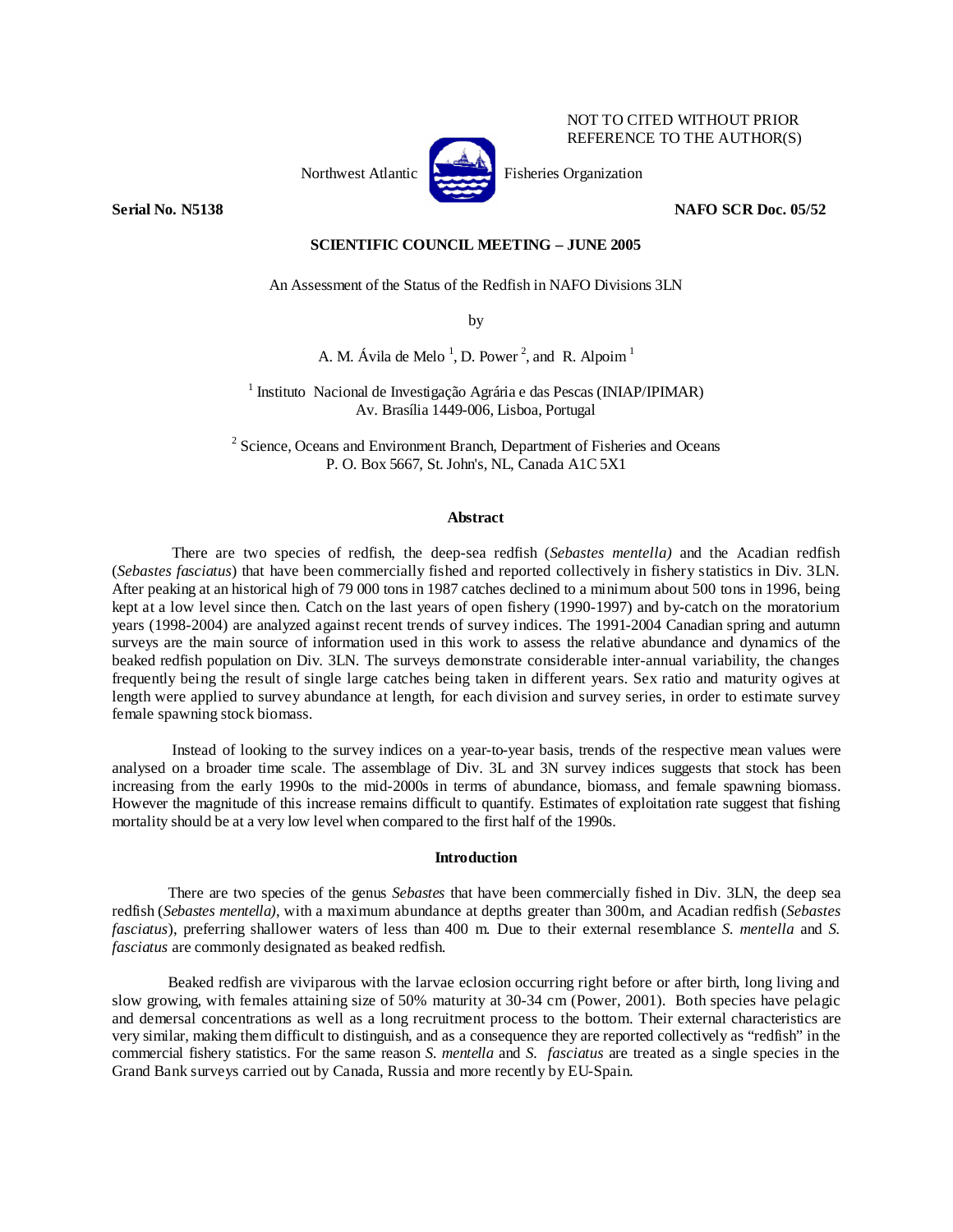This redfish assessment regards the beaked redfish in Div. 3LN as a management unit composed of two Grand Bank fish populations of two very similar species. Nevertheless, it is accepted that in this management unit *S. mentella* is the dominant population, representing almost 100% of the commercial catch and the major proportion of the exploitable redfish biomass in Divisions 3L and 3N below 400 m depth. Only from 1991 onwards two series of stratified bottom trawl surveys covered almost the entire area of the 3LN beaked redfish distribution on a regular annual basis and this justifies the present assessment being focused on the recent history of this stock over the past fifteen years. Length structure of catch (1990-1997) and by-catch (1998-2004) is analyzed and compared with survey abundance at length structure. Recruitment indices are derived from those two sets of data. Recent trends are estimated for several survey indices and finally a fishing mortality index is calculated using the 1991-2004 spring survey biomass.

## Nominal catches and TACs

 Reported catches still averaged 25 900 tons on 1990-1993, after peaking at an historical high of 79 000 tons in 1987. Catch dropped to a level about 3 900 tons on 1994-1995 and fall again in 1996-1998 to a minimum average level of 660 tons. After a small increase to around 2 500 tons in 1999-2000, catches decline again: first to an average level of 1 300 tons over the first years of the present decade (2001-2003), and finally to the former minimum level in 2004 (Table 1a, Fig. 1a). TACs were progressively reduced, from 25 000 tons (1990) to 14 000 tons (1991) and 11 000 tons (1996-1997). The NAFO Fisheries Commission implemented a moratorium on directed fishing for this stock in 1998 and has extended it to 2004. Till 1993 reported catches exceeded TACs, but in the rest of the years prior to the moratorium catches fell well bellow annual TACs (Table 1a).

# Description of the fishery

In the early 1990s Russia, fishing mid-water trawl together with the fleets from the Baltic countries, South Korea and Portugal, fishing bottom trawl, were the primary fleets directing for redfish (Table 1bc, Fig 1b). By that time the area southwest of the Flemish Cap was prominent and the Russian and Baltic fleets that fished the Div. 3LMN border on the "Beothuk Knoll" accounted for most of the mid-water trawl catch.

However, from 1994 onwards a number of countries had reduced effort substantially on Div. 3LN. The reasons for the reduced effort varied amongst the fleets involved: Russia reduced its directed effort and subsequently targeted other species and redfish in Div. 3O. The Baltic countries reduced their fleet and directed toward shrimp in Div. 3M. EU/Portugal directed predominantly to Div. 3O redfish because of insufficient quota in Div. 3LN and also targeted other species in the NAFO Regulatory Area. And finally South Korea left the area by the end of 1993.

Since 1994 most of the redfish catches in NAFO Divisions 3L and 3N were taken as by-catch of the Greenland halibut fishery pursued from the northern slopes of the Sackville Spur in Div. 3L, through Flemish Pass till the canyons of southern Grand Bank in Div. 3N. Fishing with bottom trawl gear, EU-Spain fleet followed by EU-Portugal became the main fleets responsible for the 3LN redfish by-catch on the moratorium years.

#### **Commercial Fishery Data**

# Catch and Effort

 There is no new information to include in the catch rate standardization since the last analysis (Power, MS 1997) because catches since 1998 have been taken as by-catch. However, these data were not considered reflective of year to year changes in stock abundance (ANON 1996) and are of little value in determining current stock status.

# Commercial fishery sampling

Most of the commercial length sampling data available for the 3LN beaked redfish stocks came, since 1990, from the Portuguese fisheries and has been annually included in the Portuguese research reports on the NAFO SCS Document series (Vargas *et al.*, 2005). Taking into account that the majority of the length sampling was from depths greater than 400 m, these data should represent *S. mentella* catches. Length sampling data from Spain and Russia were used to estimate the length composition of the commercial catches for those fleets in 2003 and 2004 (González *et al*., 2005; Vaskov *et al*., 2005). The 1990-2004 per mille length composition of the Portuguese trawl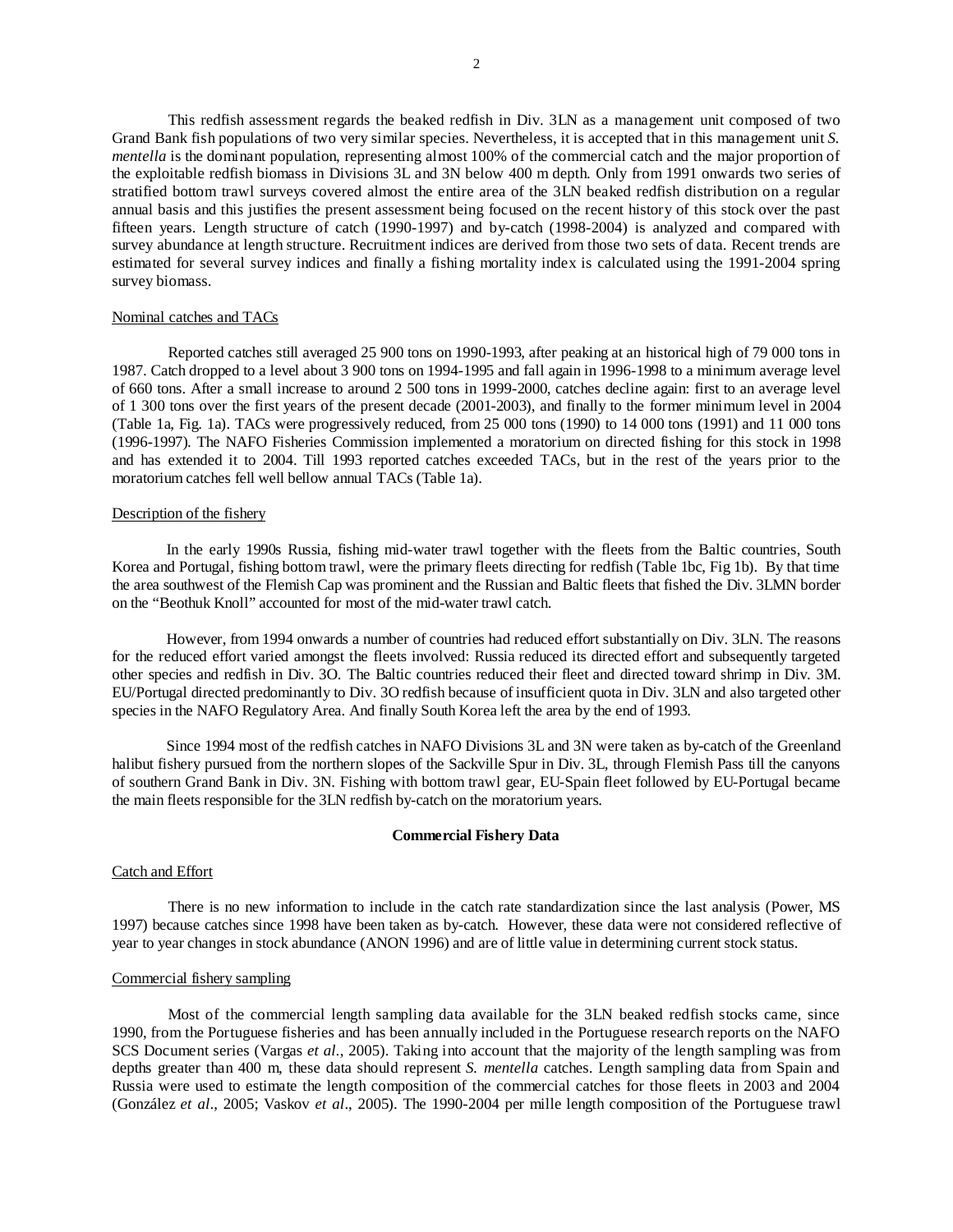catch was applied to the rest of the commercial catches (Table 2a). In all cases the 3LN beaked redfish length weight relationships (Alpoim and Vargas, 2004; Vargas *et al.*, 2005) used to compute each absolute length frequency vector of the 3LN redfish commercial catch, were derived from individual length /weight observations collected annually through the sampling on board of the Portuguese by-catches from both Div. 3L and 3N. The 1998 length weight relationship was applied to the previous years, back to 1990. All relations were adjusted to the observed mean weights at length (Table 2b).

The annual mean length of the catch was calculated as a weighted mean of catch numbers at length for each year (Table 2a). The overall mean length of the 1990-2004 catch (arithmetic mean of the annual mean lengths of the commercial catch) was used to derive the anomalies in the mean length on the 3LN beaked redfish commercial catch over this period (Table 2a, Fig. 2). The proportion of small redfish (less than 20 cm) in the catch is presented as well, in Table 2a. The purpose of the first exercise was to detect eventual shifts in the length structure of the commercial catch or by-catch that could reflect changes in the exploitable stock structure. As for the second exercise, a sudden and important increase on the proportion of small redfish in the catch could be regarded as signal of the income of a good recruitment.

On the first half of the 1990s most length anomalies were negative, while on the second half and on the present decade the opposite occurred. As for the proportion of small redfish in the catch, besides 1991-1992 and again 2003, this proportion is close to zero. The weight of small redfish in the commercial catch of 2003 is the second highest of the 1990-2004 period. The shift from most negative to most positive length anomalies, when passing from the first to the second half of the 1990s, suggest that the cohorts entering the exploitable 3LN redfish stock were allowed to grow and survive, appearing in the commercial catch and by-catch for several years.

# **Research Surveys**

 From 1978 till 1990 several stratified-random bottom trawl surveys have been conducted by Canada in various years and seasons in Div. 3L, in which strata up to a maximum of 732 m (400 fathoms) were sampled. However only since 1991 two Canadian series of annual stratified-random surveys covered both Div. 3L and Div. 3N on a regular annual basis: a spring survey (May-Jun.) and an autumn survey (Sep.-Oct. 3N/Nov.-Dec. 3L for most years). The design of these surveys was based on a stratification scheme down to 732 m for Div. 3LN. Recently the stratification scheme has been updated to include depths out to 1 464 m (800 fathoms) but only the autumn surveys since 1996 have had some sampling of stations over 732 m, most on Div. 3L.

 Up until the autumn of 1995 the Canadians surveys were conducted with an Engels 145 high lift otter trawl with a small mesh liner (29 mm) in the codend and tows planned for 30 minute duration. Starting with the autumn 1995 survey in Div. 3LN, a Campelen 1800 survey gear was adopted with a 12 mm liner in the codend and 15 minute tows utilizing SCANMAR. Only Campelen data and Engel data converted into Campelen equivalents are reported in this assessment. A comparison of the generated data with the original Engel data suggested overall trends in abundance were the same except that the relative measure of abundance estimated for the Campelen trawl conversions were higher (Power and Maddock Parsons, MS 1998).

In 1995 EU-Spain started a new stratified-random bottom trawl spring (May-June) survey on NAFO Regulatory Area of Div. 3NO. Despite changes on the depth contour of the survey, all strata in the NRA till 732 m were covered every year following the standard stratification (Bishop, 1994). From 1998 onwards the Spanish survey was extended to 1 464 m (with the exception of 2001, with a 1 116 m depth limit) and in 2004 expanded to the Regulatory Area of Div. 3L. From 1995 till 2000 the survey was carried out by the Spanish stern trawler *C/V Playa de Menduiña* using a *Pedreira* bottom trawl net. In 2001 the *R/V Vizconde de Eza* , trawling with a *Campelen* net, replaced the commercial stern trawler. In order to maintain the data series obtained since 1995, comparative fishing trials were conducted in spring 2001 to develop conversion factors between the two fishing vessel and gear combinations. Survey mean catch and biomass, abundance and abundance at length were transformed from C/V *Playa de Menduíña* series to R/V *Vizconde de Eza* series. For American plaice and Greenland halibut those results were presented at the June meeting of NAFO Scientific Council (*González et al.*, 2004) but not for beaked redfish. That is the main reason why this series is not yet included in the 3LN redfish assessment.

Russia also conducted a spring bottom trawl survey in Div. 3L (1984-1994) and Div. 3N (1984-1993). Comparison of the winter/spring Canadian and spring Russian bottom trawl surveys in Div. 3L indicate a similar trend of decline in density estimates from 1984 to 1990 and stability at a low level till 1994. The situation is unclear for Div. 3N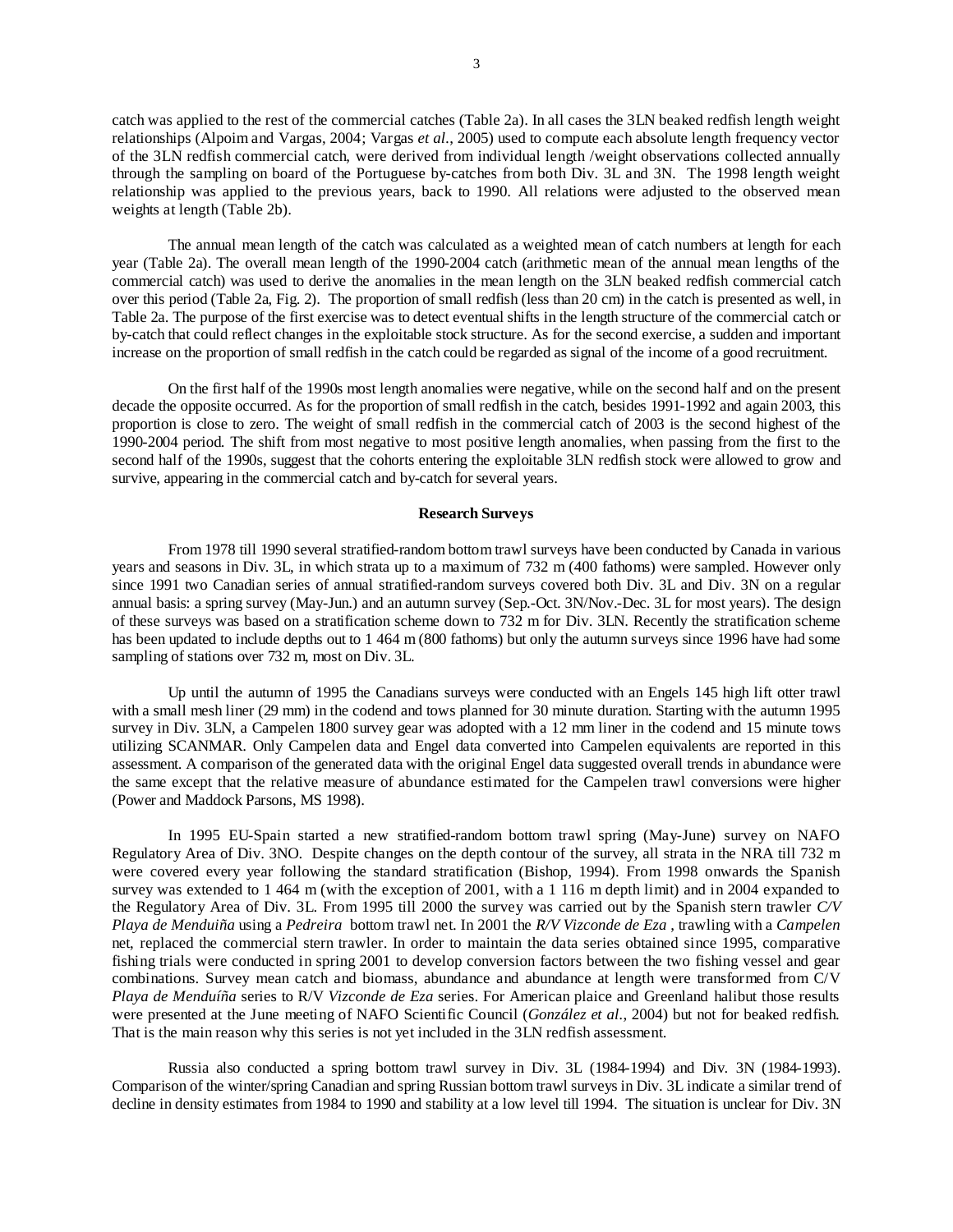with both 1991-1993 summer/autumn Canadian and spring Russian surveys showing dramatic year to year changes of their indices but of opposite sign (Power, 2003). Russian survey series on Div. 3L and Div. 3N ended more than a decade ago.

For the reasons described above as regards Canadian, Spanish and Russian survey series on Div. 3L and Div. 3N, the 1991-2004 bottom trawl Canadian spring and autumn survey series are the source of information used in this work to assess the relative abundance and dynamics of the beaked redfish population on Div.3LN, despite the large inter-annual variability of these survey data.

## **Estimation of Stock Indices and Parameters from Survey Data**

### Abundance at length

Spring and autumn survey abundance at length, for Div. 3L and Div. 3N combined, are presented in Table 3a and b. Survey abundance at length for each division, year and survey is derived from the correspondent mean number per tow at length expanded to the survey abundance estimated by the swept area method. The overall 1991- 2004 mean length for each survey series (arithmetic mean of the annual mean lengths of the survey abundance at length) was used to derive the spring and autumn length anomalies for the 3LN beaked redfish stock over this period (Table 3a and b, Fig. 3a and b). As on the commercial catch, on either survey series almost all length anomalies during the first half of the 1990s were negative and most were positive 1995 onwards. This shift on the spring and autumn survey stock structure at length seems to confirm the relatively high survival of the year-lasses through the 1990s and early 2000s, though no signs of a pulse on recruitment are detected (Fig. 3b).

In order to estimate for each year of the interval the weight of female spawners in stock biomass, the 3LN survey biomass has been recalculated as a sum of products (SOP) using the 3M *Sebastes sp.* length weight relationships with both sexes combined (Troncoso and Casas, *pers. comm.*, 2005). From the available length weight relationships with both sexes combined, the ones adjusted to the individual length/weight observations from the sampling of the redfish catches of both species on board of the EU Flemish Cap survey, gave the closest approach between swept area and sum of products survey stock biomass, regardless the division and survey considered. The comparison between SOP and swept area survey biomass is presented on the bottom of Table 3a and b. Length weight relationships are presented on Table 3c.

### Sex ratio at length

From the survey data files available until recently, Div. 3L beaked redfish survey catch at length data were assigned to male, female and unsexed categories between 1991 and 1997, on both spring and autumn surveys. The same split of the redfish survey catch data occurred in Div. 3N on the 1991-1995 spring surveys and on the 1991-1994 and 1997 autumn surveys. For each division the ratio between female and total survey abundance at length (combined for all available years and surveys) gave an observed sex ratio at length vector (female proportion at length) that was finally smoothed by moving averages (3 cm intervals, starting at 16 cm length) and applied to the rest of the unsplit survey catch at length data (Table 4 and Fig. 4).

A gradual increase in the female proportion with length is observed on either division up to 31-32 cm. This increasing proportion should be expected: dimorphism on redfish species is not so marked as on Grand Bank flatfishes such as Greenland halibut or American plaice, but redfish females still grow slightly faster and to relatively larger sizes than males. However, beginning at lengths of 31-32 cm (at, or close to, the mean length of female first maturity in Div. 3L and Div. 3N, Power 2001) a decline in the female proportion is observed up to sizes of 41 cm for Div. 3N, and 43 cm for Div. 3L. Such unexpected decline may suggest that during part of their maturity stage redfish females tend to concentrate in the water column, more far away from the sea bottom and so less available to survey bottom trawl. If that is the case, both spring and autumn Canadian surveys on Div. 3LN should underestimate the weight of female spawners in redfish survey biomass. On Div. 3L and Div. 3N sex ratio increase again rapidly through the largest lengths caught by the spring and autumn surveys.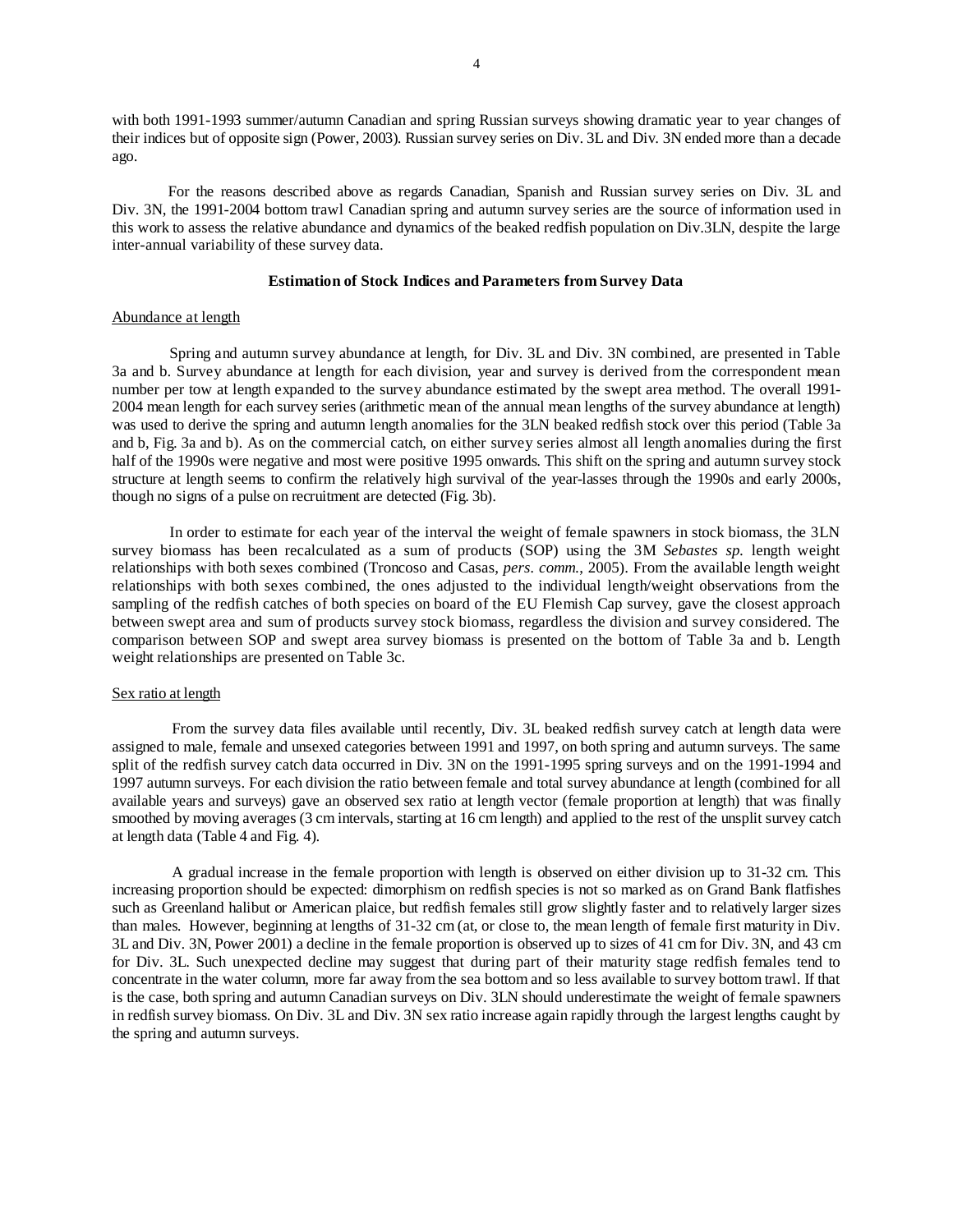#### Female maturity at length

The results of the maturity studies regarding male and female beaked redfish were included on the 2001 assessment of redfish on NAFO Div. 3LN (Power, 2001). From 1972 to 1995 redfish sampled for otolith collection (**A**ge and **G**rowth sampling) on board of Canadian surveys were classified as mature or immature based on the visual examination of the fresh gonad at sea. From 1996 to 2000 redfish sampled on a set by set basis on board of the spring and autumn Canadian surveys for length and sex were classified as "mature and will spawn this year" against "immature or will not spawn this year" (**L**ength, **S**ex, **M**aturity sampling). A logistic model was fit to those two sets of maturity data and for each division, 3L and 3N, two female maturity ogives are available: a former one, derived from the A&G data and used to estimate the 1991-1995 female spawning stock survey biomass (survey SSB); and a recent one, derived from LSM data and used to estimate female survey SSB over the more recent years, 1996-2004 (Table 5 and Fig. 5a and b). The LSM curves have a much less sigmoid shape than their older relatives, the A&G curves, suggesting that on the second half of the nineties female maturation has become a longer process, namely on Div. 3L where the *L50* shifted from 30.52 cm (A&G) to 34.71 cm (LSM).

Under constant length/weight growth and constant criteria to define sexual maturity, increasing length of first maturity is usually considered a sign of improvement on the reproductive potential of an exploited fish population. However the differences observed between the A&G and LSM curves should be apparent, since they were determined just by the broader criteria used in 1996-2000 to classify female redfish as "immature" (including in this category females that are already mature but would not spawn the year they were caught). And if that is the case the magnitude of the 1996-2004 survey female stock biomass derived with the LSM curve will be under estimated when compared to the estimate of survey SSB for the former 1991-1995 interval derived with the A&G curve.

## Survey indices of biomass, female spawning biomass and abundance

Sex ratio and maturity ogives were applied to survey abundance at length, for each division and survey series. The female spawning stock survey biomass was then calculated as sum of products, using the female spawners at length and the same 3M *Sebastes sp.* length weight relationships already used to estimate SOP survey stock biomass. The SOP survey SSB/SOP survey biomass ratios were finally applied to the swept area survey biomasses to give an estimate of the 1991-2004 swept area survey SSB for beaked redfish in NAFO Div. 3LN.

Survey indices (biomass and female SSB; abundance and female spawners; mean weight per tow and associated standard error) for Div. 3L, Div. 3N and combined are presented on a year-to-year basis on Tables 6a and 6b and Fig. 6a to 6f. For spring and autumn survey series, combined mean weight per tow for Div. 3LN is the average between the mean weights per tow for Div. 3L and Div. 3N weighted by the swept area of the selected strata of each division.

In order to detect eventual changes in the stock that can be masked by the high inter annual variability of the surveys, biomass and abundance indices were averaged for three periods: 1991-1994, 1995-1999 and 2000-2004 (Table 6c and Fig. 6g to 6j). The anomalously high magnitude of the 1992 autumn survey indices when compared to the neighbouring indices of the 1991-1994 period and of the standard error associated with the mean weight per tow (the highest for the two series and divisions) justified the exclusion of that year from the computation of the averages of the autumn survey indices for the first half of the 1990s. Average distribution of the stock biomass within the northern and southern NAFO Divisions over time is also presented on Table 6c.

High errors produced high confidence intervals and kept the 1991-2003 mean weights per tow flat at a low level, with either spring or autumn series suggesting that no changes occurred on the status of this stock over the past fifteen years (Table 6c and Fig. 6a and b). However, when mean weights and mean numbers per tow are converted to Div. 3L and Div. 3N biomass and abundance and finally summed up to give a picture of the relative size of this redfish management unit as a whole, both surveys suggest an increase in the size of the stock from 1996 onwards despite the wide inter annual fluctuations of the indices. This suggestion becomes clearer when instead of looking to the survey indices on a year-to-year basis we look at the step-by-step increase of their mean values on a broader time scale. Both survey indices related with female spawning stock (female SSB and female spawners) are increasing as well though at more moderate rate, influenced namely in Div. 3L by the change of maturity curve used, occurring between 1995 (A&G) and 1996 (LSM) (Table 6c, Fig. 6g to 6j).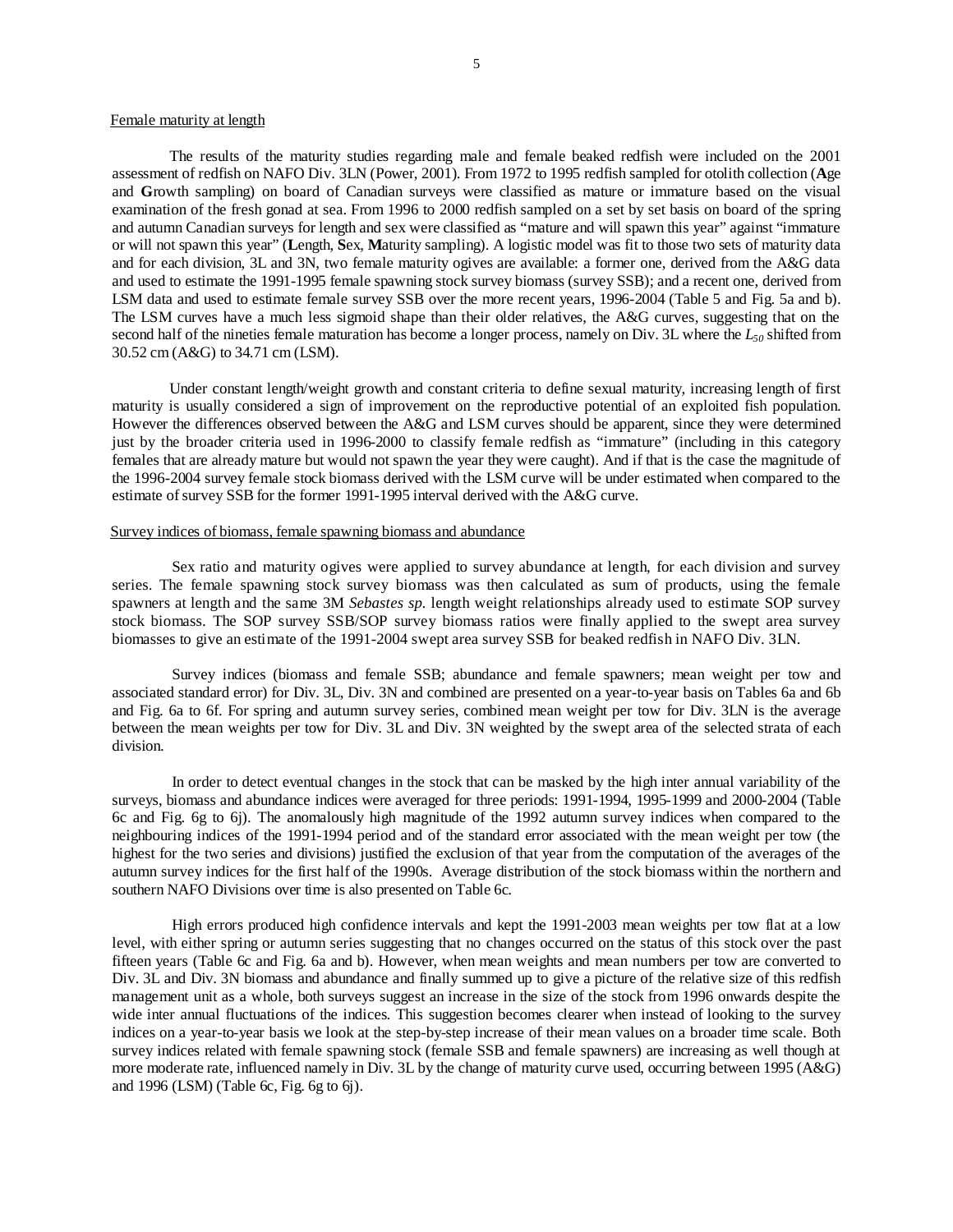Finally, as regards stock distribution within Div. 3L and Div. 3N, there are no signs of a shift in biomass from one division to the other over time (Table 6c). A higher proportion of survey stock biomass has always been encountered in southern Div. 3N but the difference between the two divisions is larger in autumn than in spring. The reason for this seasonal change is unclear.

#### Catch/Biomass ratio

 Ratios of catch to spring survey biomass were calculated for Div. 3L and Div. 3N combined and are considered an index of fishing mortality. Spring survey series was chosen since is usually carried out on Div. 3L and Div. 3N during May till the beginning of June, and so can give an index of the average biomass at the middle of each year more appropriate than the biomass from the autumn survey (carried out on most of the years in Div. 3L in November-December and in Div. 3N in September-October). Systematic discrepancy in the order of magnitude of the two survey series unadvised the use of average biomass indices. The 3LN STACFIS catch was used together with a spring survey biomass series smoothed by 3- year interval moving averages (Table 7 and Fig. 7).

Catch/Biomass ratio decline continuously from 1991 to 1996, with a drop between 1993 and 1994. From 1996 onwards the fishing mortality index is kept at a level close to zero.

### **State of the Stock**

 The assemblage of Div. 3L and 3N survey indices suggests that stock has been increasing from the early 1990's to the mid 2000's in terms of abundance, biomass, and female spawning biomass. However the considerable inter-annual variability of the survey indices, together with generally high (or very high, for some years) associated errors, makes difficult to quantify the relative magnitude of this increase. Stock length structure as been improving from small to medium size fish as well, confirming the survival of recent year-classes regardless their chronically low sizes and the lack of good recruitment over almost two decades.

 Estimates of exploitation rate suggest that fishing mortality should be at a very low level when compared to the first half of the 1990's and that recent level of catches have not altered the upward trend of the stock, as shown by both spring and autumn surveys.

#### **Reference Points under a Precautionary Approach**

 There is no new information on which to establish reference points with respect to a precautionary approach.

#### **References**

- ALPOIM, R., and J. VARGAS. 2004. Length-weight relantionships of the Portuguese commercial catches in NAFO, 1998-2003. *NAFO SCR Doc.* 04/40 Ser. No N4991, 10p.
- ANON. MS 1996. NAFO Scientific Council Report. 226 pp
- GONZÁLEZ, F., J. L. DEL RÍO, A. VÁZQUEZ, H. MURUA, E. ROMÁN, M. CASAS, P. DURAN, and G. RAMILO. 2005. Spanish research report for 2004. NAFO SCS Doc. 05/8, Serial No. N5096, 26 p.
- GONZÁLEZ TRONCOSO, D., C. GONZÁLEZ, and X. PAZ. 2004. American plaice biomass and abundance from the surveys conducted by Spain in the NAFO Regulatory Area of Divisions 3NO, 1995-2003. NAFO SCR 04/9, Serial Number N4954, 22 pp.
- GONZÁLEZ TRONCOSO, D., E. ROMÁN, and X. PAZ. 2004. Results for Greenland halibut from the surveys conducted by Spain in the NAFO Regulatory Area of Divisions 3NO, 1996-2003. NAFO SCR 04/11, Serial Number N4956, 16 pp.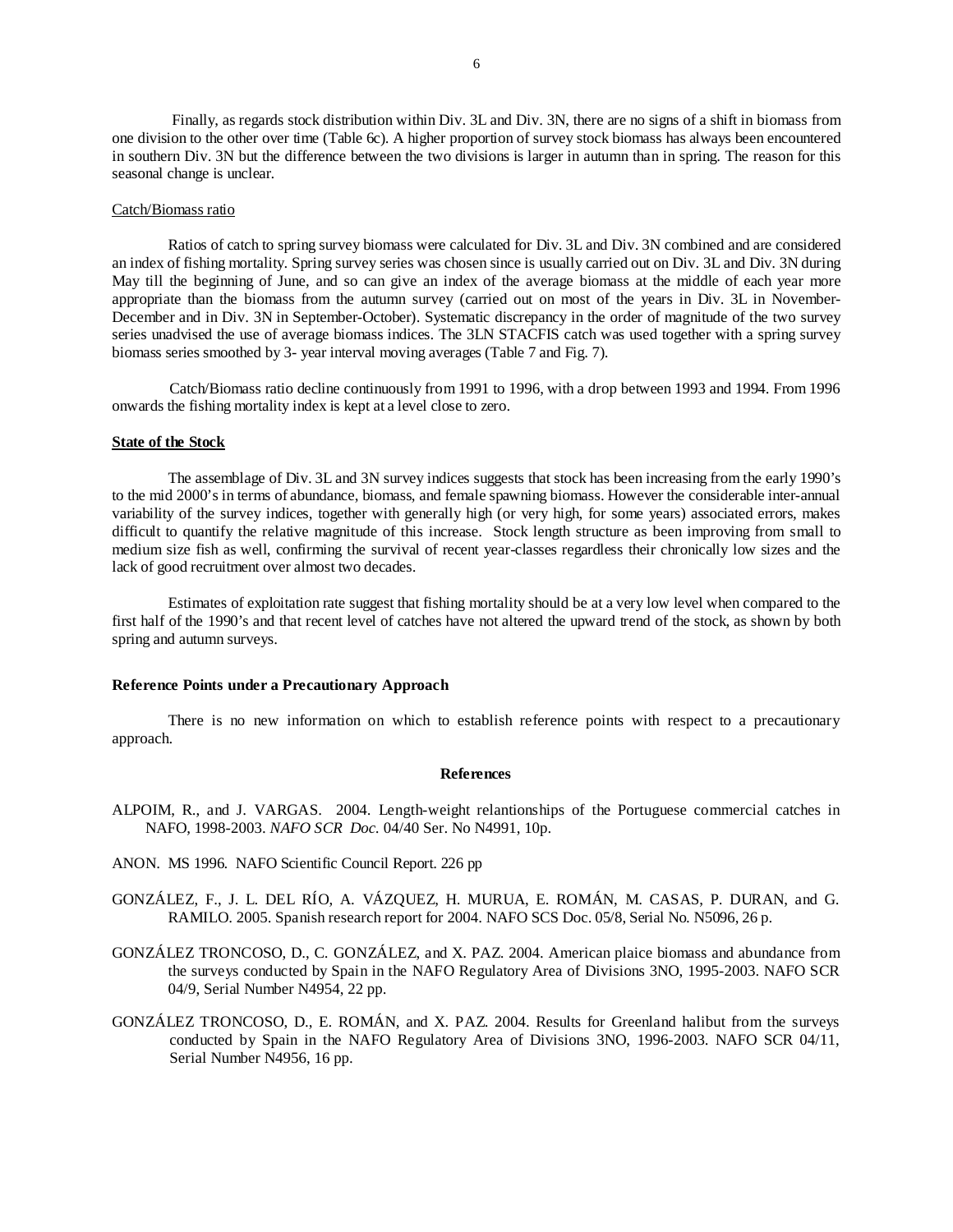- POWER, D., and D. MADDOCK PARSONS. MS 1998. Canadian Research Survey Data Conversions for Redfish in Div. 3LN based on Comparative Fishing Trials between an Engel 145 Otter Trawl and a Campelen 1800 Shrimp Trawl. NAFO SCR Doc. 98/71. Serial No. N3063. 21 p.
- POWER, D. MS 2001. An assessment of the Status of the Redfish Resource in NAFO Divisions 3LN. NAFO SCR Doc. 01/62, Serial No. N4440, 22 p.
- POWER, D. MS 2003. An assessment of the Status of the Redfish Resource in NAFO Divisions 3LN. NAFO SCR Doc. 03/55, Serial No. N4873, 21 p.
- VARGAS, J., R. ALPOIM, E. SANTOS, and A. M. ÁVILA DE MELO. 2005. Portuguese research report for 2004*. NAFO SCS Doc.* 05/6 Ser. No N5086, 54 p.
- VASKOV, A. A., K. V. GORCHINSKY, T. M. IGASHOV, S. P. MELNIKOV, S. F. LISOVSKY, I. K. SIGAEV, and V. A. RIKHTER, 2005. Russian research report for 2004. NAFO SCS Doc. 05/5, Serial No. N5085, 22 p.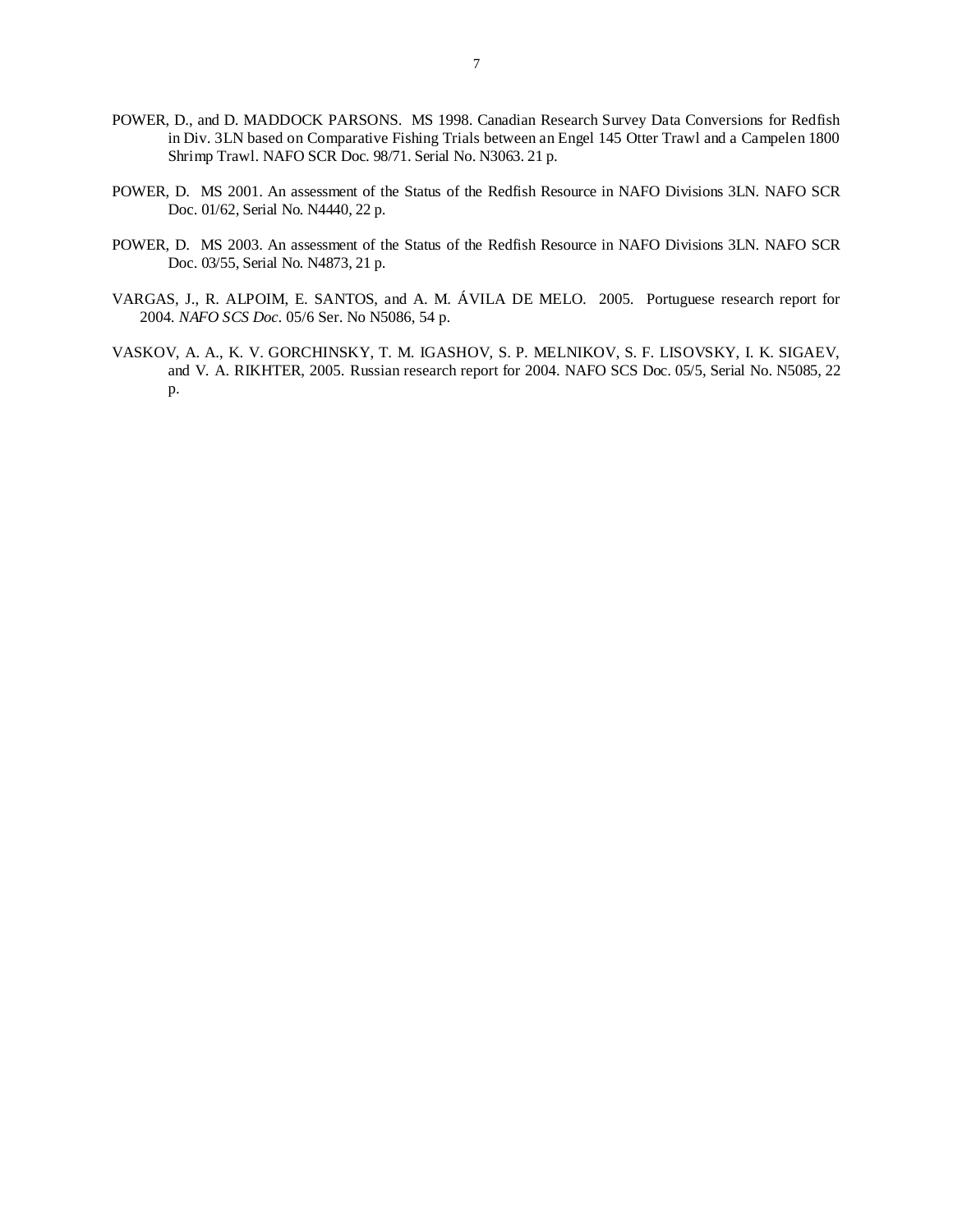8

Table 1a: Summary of catches and TAC's of redfish in Divsions 3LN estimated by STACFIS from various sources

| Division   | 1990  | 1991  | 1992  | 1993  | 1994  | 1995  | 1996  | 1997  | 1998       | 1999 | 2000 | 2001                             | 2002       | 2003            | 2004       |
|------------|-------|-------|-------|-------|-------|-------|-------|-------|------------|------|------|----------------------------------|------------|-----------------|------------|
| I3L        | 18268 | 10620 | 8545  | 8391  | 820   | 292   | 112   | 151   | 494        | 654  | 1775 | 664                              | 755        | 584             | 401        |
|            | 63%   | 41%   | 31%   | 39%   | 14%   | 15%   | 25%   | 24%   | 55%        | 28%  | 68%  | 46%                              | 62%        | 44%             | 63%        |
| 3N         | 10837 | 15195 | 18738 | 12917 | 4921  | 1697  | 339   | 479   | 405        | 1664 | 842  | 778                              | 461        | 75 <sup>′</sup> | 236        |
|            | 37%   | 59%   | 69%   | 61%   | 86%   | 85%   | 75%   | 76%   | 45%        | 72%  | 32%  | 54%                              | 38%        | 56%             | 37%        |
| 3LN        | 29105 | 25815 | 27283 | 21308 | 5741  | 1989  | 451   | 630   | 899        | 2318 | 2617 | 1442                             | 1216       | 1334            | 637        |
| <b>TAC</b> | 25000 | 14000 | 14000 | 14000 | 14000 | 14000 | 11000 | 11000 | Moratorium |      |      | Moratorium Moratorium Moratorium | Moratorium | Moratorium      | Moratorium |

<sup>1</sup> catch could not be precisely estimate due to discrepancies in figures from available sources: average of the range of the different catch estimates.

Table 1b. Nominal reported catches (t) of redfish in Division 3L by country and year since 1990.

| Country      | 1990  | 1991  | 1992                     | 1993                     | 1994                     | 1995                     | 1996                     | 1997 | 1998                     | 1999                     | a<br>2000 | 2001 $a$ | 2002 <sup>a</sup> | 2003 <sup>a</sup> | $2004$ <sup>a</sup> |
|--------------|-------|-------|--------------------------|--------------------------|--------------------------|--------------------------|--------------------------|------|--------------------------|--------------------------|-----------|----------|-------------------|-------------------|---------------------|
|              |       |       |                          |                          |                          |                          |                          |      |                          |                          |           |          |                   |                   |                     |
| Canada (M)   | 73    | 37    | 86                       |                          |                          | 3                        |                          |      |                          |                          |           |          |                   |                   | 3                   |
| Canada (N)   | 947   | 362   | 656                      | 6                        | ۰                        | $\overline{\phantom{a}}$ | $\overline{\phantom{a}}$ | 20   | $\overline{\phantom{a}}$ | $\overline{\phantom{a}}$ | 33        | 22       | 48                | 9                 |                     |
| EU/Germany   | 646   | 1151  | 1,455                    |                          |                          |                          |                          |      |                          |                          |           |          |                   |                   |                     |
| Japan        | 151   | 84    | 67                       | 37                       | 82                       | 47                       | 74                       | 69   | 98                       | 141                      | 107       | 109      | 88                | 86                | 61                  |
| EU/Portugal  | 4,820 | 5,099 | 769                      | $\overline{\phantom{a}}$ | 4                        | $\overline{\phantom{a}}$ | 37                       | 47   | 62                       | 177                      | 105       | 126      | 103               | 67                | 60                  |
| EU/Spain     | 837   | 681   | 625                      | 29                       | 128                      | 242                      | 1                        | 13   | 313                      | 191                      | 245       | 249      | 262               | 284               | 237                 |
| Russia       | 7,003 | 1,032 | 571                      | 2,407                    | 22                       | ۰                        |                          | ٠    | 8                        | 5                        | 156       | 107      | 126               | 48                | 39                  |
| Lithuania    | ۰     |       | ٠                        | 676                      | 29                       | ۰                        |                          |      |                          |                          |           |          | 3                 |                   |                     |
| Latvia       | ۰     |       | $\overline{\phantom{a}}$ | 2,156                    | 55                       |                          |                          |      |                          |                          |           |          |                   |                   | 2                   |
| Estonia      | ۰     |       |                          |                          | 88                       |                          |                          |      |                          | $\overline{\phantom{a}}$ | 11        | 40       | 21                | 28                | 28                  |
| South Korea  | 1,061 | 420   | 370                      | 586                      | $\overline{\phantom{a}}$ |                          |                          |      |                          |                          |           |          |                   |                   |                     |
| b<br>Others  | ۰     | 26    | 31                       |                          |                          |                          |                          | 2    | 13                       | 4                        |           |          |                   |                   |                     |
|              |       |       |                          |                          |                          |                          |                          |      |                          |                          |           |          |                   |                   |                     |
| <b>TOTAL</b> | 15538 | 8892  | 4630                     | 5897                     | 408                      | 292                      | 112                      | 151  | 494                      | 518                      | 657       | 653      | 651               | 522               | 430                 |
|              |       |       |                          |                          |                          |                          |                          |      |                          |                          |           |          |                   |                   |                     |

<sup>a</sup> Provisional

b<br>
<sup>b</sup> Others include France (SPM), EEC-UK.

Table 1c. Nominal reported catches (t) of redfish in Division 3N by country and year since 1990.

| Country      | 1990  | 1991           | 1992                     | 1993                     | 1994  | 1995  | 1996                     | 1997 | 1998                     | 1999                     | $2000$ <sup>a</sup> | a<br>2001 | 2002 <sup>a</sup> | 2003 <sup>a</sup> | 2004 |
|--------------|-------|----------------|--------------------------|--------------------------|-------|-------|--------------------------|------|--------------------------|--------------------------|---------------------|-----------|-------------------|-------------------|------|
|              |       |                |                          |                          |       |       |                          |      |                          |                          |                     |           |                   |                   |      |
| Canada (M)   |       |                |                          | $\overline{\phantom{a}}$ | 110   |       |                          |      |                          |                          |                     |           |                   |                   |      |
| Canada (N)   | 11    |                | 1                        | 40                       | -     |       | $\overline{\phantom{a}}$ | 1    | $\overline{7}$           | 5                        | ۰                   | 18        |                   |                   |      |
| Japan        | 4     | $\overline{4}$ | 1                        | $\overline{\phantom{a}}$ |       |       |                          |      |                          |                          |                     |           |                   |                   |      |
| EU/Portugal  | 1,235 | 3,275          | 1,149                    | 255                      | 60    | 78    | 199                      | 102  | 174                      | 339                      | 93                  | 78        | 120               | 242               | 61   |
| EU/Spain     | 416   | 956            | 119                      | 7                        | 106   | 200   | 106                      | 1    | 224                      | 772                      | 307                 | 142       | 136               | 231               | 112  |
| Russia       | 359   | 4,821          | 3,009                    | 3,212                    | 1,998 | 1,419 | 34                       | 375  | $\overline{\phantom{a}}$ | 202                      | 404                 | 7         | 71                | 15                | 48   |
| Lithuania    |       |                | $\overline{\phantom{a}}$ | 1,116                    |       |       |                          |      |                          |                          |                     |           |                   | 1                 |      |
| Latvia       | ۰     | ۰              | $\overline{\phantom{a}}$ | 1,247                    |       |       |                          |      |                          |                          |                     |           |                   |                   |      |
| Estonia      |       |                | $\overline{\phantom{a}}$ | 1,926                    | -     |       |                          |      |                          | $\overline{\phantom{a}}$ | 15                  | ۰         |                   | 14                | 30   |
| Cuba         | 2,456 | 1,378          | 1,308                    | 1,152                    |       |       |                          |      |                          |                          |                     |           |                   |                   |      |
| South Korea  | 4,640 | 2,276          | 4,560                    | 122                      |       |       |                          |      |                          |                          |                     |           |                   |                   |      |
| b<br>Others  | 96    | 13             | 6                        | $\overline{\phantom{a}}$ |       |       |                          |      |                          |                          |                     |           |                   |                   |      |
|              |       |                |                          |                          |       |       |                          |      |                          |                          |                     |           |                   |                   |      |
| <b>TOTAL</b> | 9217  | 12723          | 10153                    | 9077                     | 2274  | 1697  | 339                      | 479  | 405                      | 1318                     | 819                 | 245       | 327               | 503               | 251  |
|              |       |                |                          |                          |       |       |                          |      |                          |                          |                     |           |                   |                   |      |

<sup>a</sup> Provisional

 $<sup>b</sup>$  Others include Denmark (GRL), EU/Germany</sup>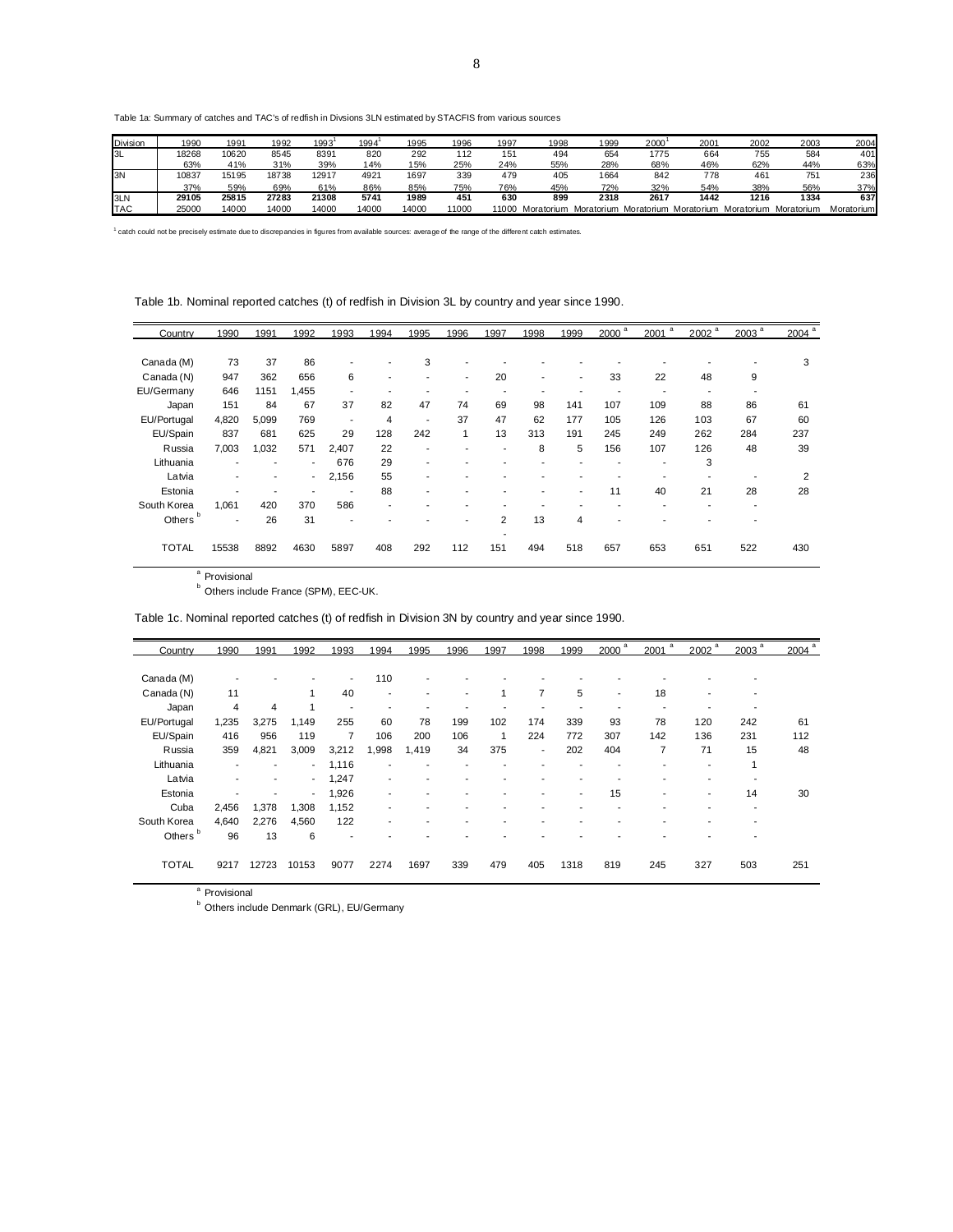| Length                                                                                                                                                                                     | 1990           | 1991           | 1992           | 1993         | 1994           | 1995                    | 1996                    | 1997                    | 1998           | 1999         | 2000                 | 2001                    | 2002           | 2003                    | 2004           |
|--------------------------------------------------------------------------------------------------------------------------------------------------------------------------------------------|----------------|----------------|----------------|--------------|----------------|-------------------------|-------------------------|-------------------------|----------------|--------------|----------------------|-------------------------|----------------|-------------------------|----------------|
| 10                                                                                                                                                                                         |                |                |                |              |                |                         |                         |                         |                |              |                      |                         |                |                         |                |
| 11                                                                                                                                                                                         |                |                |                |              |                |                         |                         |                         |                |              |                      |                         |                | 0.03                    |                |
| 12<br>13                                                                                                                                                                                   | 12<br>6        |                |                |              |                |                         |                         |                         |                |              |                      |                         |                | 0.03<br>$\mathbf{1}$    |                |
| 14                                                                                                                                                                                         | 21             |                |                |              |                |                         |                         |                         |                |              |                      |                         |                | 1                       |                |
| 15                                                                                                                                                                                         | 28             | 28             |                |              |                |                         |                         |                         |                |              |                      |                         |                | 5                       |                |
| 16                                                                                                                                                                                         | 73             | 103            | 9              |              |                |                         |                         |                         |                |              |                      | 1                       | 0              | 8                       |                |
| 17                                                                                                                                                                                         | 199            | 394            | 28             |              |                | $\overline{\mathbf{c}}$ |                         |                         |                | $\mathbf 0$  | 1                    | $\overline{\mathbf{c}}$ | 1              | 21                      |                |
| 18                                                                                                                                                                                         | 286            | 1034           | 412            |              | 5              | $\overline{2}$          |                         | 0                       | 1              |              | 1                    | $\mathbf{1}$            | $\mathbf{1}$   | 44                      | $\overline{2}$ |
| 19                                                                                                                                                                                         | 445            | 2157           | 1291           | 5            | 6              | 3                       | 1                       | 0                       | $\overline{2}$ | 16           | 4                    | 4                       | 3              | 90                      | 6              |
| 20                                                                                                                                                                                         | 720            | 3313           | 2375           |              | 16             | 14                      | 4                       | $\overline{2}$          | 13             | 47           | 6                    | 18                      | 14             | 151                     | 15             |
| 21                                                                                                                                                                                         | 1309           | 3780           | 2943           | 235          | 287            | 9                       |                         | 11                      | 57             | 80           | 10                   | 52                      | 41             | 218                     | 28             |
| 22                                                                                                                                                                                         | 2081           | 4922           | 3600           | 714          | 683            | 65                      | 6<br>17                 | 17                      | 151            | 150          | 26                   | 102                     | 81             | 269                     | 35             |
| 23<br>24                                                                                                                                                                                   | 3212<br>4164   | 7340<br>7575   | 4358<br>5552   | 1141<br>2565 | 594<br>708     | 64<br>99                | 9                       | 34<br>64                | 277<br>296     | 128<br>120   | 46<br>85             | 118<br>114              | 101<br>132     | 277<br>258              | 41<br>54       |
| 25                                                                                                                                                                                         | 5216           | 6944           | 4981           | 5237         | 944            | 100                     | 9                       | 98                      | 248            | 178          | 195                  | 114                     | 154            | 261                     | 85             |
| 26                                                                                                                                                                                         | 5560           | 5981           | 5145           | 5115         | 1297           | 277                     | 12                      | 118                     | 221            | 318          | 364                  | 126                     | 204            | 309                     | 157            |
| 27                                                                                                                                                                                         | 5410           | 6197           | 4579           | 5433         | 1404           | 330                     | 35                      | 144                     | 218            | 555          | 546                  | 170                     | 248            | 324                     | 190            |
| 28                                                                                                                                                                                         | 5217           | 5322           | 4063           | 5004         | 1182           | 300                     | 75                      | 114                     | 173            | 712          | 943                  | 188                     | 289            | 286                     | 184            |
| 29                                                                                                                                                                                         | 4712           | 3354           | 4637           | 4437         | 1188           | 263                     | 76                      | 114                     | 154            | 673          | 1003                 | 179                     | 289            | 245                     | 184            |
| 30                                                                                                                                                                                         | 4751           | 4043           | 3911           | 3283         | 1011           | 310                     | 182                     | 114                     | 120            | 520          | 1027                 | 236                     | 294            | 225                     | 178            |
| 31                                                                                                                                                                                         | 4551           | 2695           | 3711           | 2964         | 912            | 313                     | 197                     | 154                     | 129            | 413          | 564                  | 289                     | 295            | 204                     | 107            |
| 32                                                                                                                                                                                         | 3943           | 2478           | 2187           | 2313         | 944            | 309                     | 98                      | 146                     | 119            | 434          | 315                  | 303                     | 276            | 189                     | 108            |
| 33                                                                                                                                                                                         | 3082           | 1582           | 1355           | 2291         | 596            | 226                     | 67                      | 131                     | 110            | 383          | 237                  | 298                     | 216            | 196                     | 95             |
| 34<br>35                                                                                                                                                                                   | 2737<br>2100   | 1179<br>928    | 1569           | 1527         | 526            | 189<br>182              | 30<br>35                | 71<br>24                | 66             | 268          | 217                  | 218<br>212              | 132<br>83      | 149                     | 73<br>51       |
| 36                                                                                                                                                                                         | 1681           | 831            | 1604<br>1895   | 1059<br>923  | 363<br>202     | 106                     | 23                      | 19                      | 19<br>18       | 141<br>89    | 129<br>60            | 121                     | 37             | 112<br>62               | 36             |
| 37                                                                                                                                                                                         | 1416           | 580            | 1571           | 766          | 196            | 160                     | 7                       | 14                      | 11             | 82           | 78                   | 82                      | 18             | 41                      | 17             |
| 38                                                                                                                                                                                         | 1128           | 482            | 1303           | 807          | 158            | 171                     | 5                       | 10                      | 8              | 51           | 50                   | 55                      | 11             | 22                      | 10             |
| 39                                                                                                                                                                                         | 729            | 363            | 1114           | 489          | 124            | 100                     | 11                      | 3                       | 3              | 37           | 47                   | 30                      | 3              | 14                      | 9              |
| 40                                                                                                                                                                                         | 458            | 292            | 790            | 505          | 69             | 144                     | $\overline{\mathbf{c}}$ | $\overline{\mathbf{4}}$ | 3              | 23           | 23                   | 18                      | $\overline{2}$ | $\overline{7}$          | 5              |
| 41                                                                                                                                                                                         | 321            | 188            | 558            | 320          | 49             | 63                      | 3                       | $\mathbf{1}$            | $\overline{2}$ | 19           | 12                   | 10                      | $\mathbf{1}$   | $\overline{\mathbf{c}}$ | $\overline{2}$ |
| 42                                                                                                                                                                                         | 255            | 117            | 420            | 306          | 23             | $\mathbf{1}$            | $\mathbf{1}$            | $\mathbf{1}$            | 0.09           | 13           | 15                   | $\overline{7}$          | $\overline{c}$ | 3                       |                |
| 43                                                                                                                                                                                         | 227            | 68             | 203            | 137          | 15             | 3                       | $\overline{2}$          | $\overline{2}$          | 0.10           | 3            | 9                    | $\overline{4}$          | 2              | $\overline{\mathbf{c}}$ |                |
| 44                                                                                                                                                                                         | 157            | 83             | 85             | 175          | $\overline{7}$ | 3                       | $\overline{2}$          | $\mathbf{1}$            | $\mathbf{1}$   | 3            | $\mathbf{1}$         | 3                       | $\mathbf{1}$   | $\overline{2}$          |                |
| 45                                                                                                                                                                                         | 84             | 33             | 76             | 107          | 3              | 3                       | $\overline{2}$          | 0.07                    |                |              | 2                    | $\mathbf{1}$            |                | 0.1                     |                |
| 46<br>47                                                                                                                                                                                   | 58<br>24       | 8              | 32<br>9        | 9<br>47      | 0.22           |                         |                         | 0.10                    | 0.02           | 0.24         | $\mathbf{1}$<br>0.48 | 1<br>0.20               |                | $\overline{2}$<br>0.04  | 0.2<br>0.80    |
| 48                                                                                                                                                                                         | 11             | $\overline{2}$ | 8              | 5            |                | 3                       |                         | 0.15                    |                |              |                      |                         |                |                         |                |
| 49                                                                                                                                                                                         | 6              |                | $\mathbf{1}$   |              | 0.07           |                         |                         |                         |                |              |                      |                         |                |                         |                |
| 50                                                                                                                                                                                         |                |                |                |              |                |                         |                         |                         |                |              |                      |                         |                |                         |                |
| 51                                                                                                                                                                                         | $\mathbf{1}$   | 25             |                |              | 2              |                         |                         |                         |                |              |                      |                         |                | 0.26                    |                |
| 52                                                                                                                                                                                         | 2              |                |                |              |                |                         |                         |                         |                |              |                      |                         |                |                         |                |
| 53                                                                                                                                                                                         | $\mathbf{1}$   |                |                |              |                |                         |                         |                         |                |              |                      |                         |                |                         |                |
| 54                                                                                                                                                                                         | $\overline{2}$ |                |                |              |                |                         |                         |                         |                |              |                      |                         |                | 0.31                    |                |
| no ('000)<br>weight (tons)                                                                                                                                                                 | 66410<br>29105 | 74421<br>25815 | 66375<br>27283 | 47918        | 13517          | 3815<br>1989            | 910                     | 1411                    | 2422<br>899    | 5457<br>2318 | 6020<br>2617         | 3075<br>1442            | 2929           | 3999                    | 1681           |
| mean weight (g)                                                                                                                                                                            | 438            | 347            | 411            | 21308<br>445 | 5741<br>425    | 521                     | 451<br>496              | 630<br>446              | 371            | 425          | 435                  | 469                     | 1216<br>415    | 1334.1<br>334           | 636.7<br>379   |
| mean length                                                                                                                                                                                | 29.3           | 26.6           | 28.4           | 29.6         | 29.1           | 31.6                    | 31.2                    | 29.8                    | 27.4           | 29.9         | 30.1                 | 30.8                    | 29.5           | 27.5                    | 29.5           |
| length anomalies                                                                                                                                                                           | $-0.03$        | $-2.76$        | $-0.97$        | 0.27         | $-0.26$        | 2.26                    | 1.89                    | 0.47                    | $-1.94$        | 0.53         | 0.75                 | 1.48                    | 0.14           | $-1.84$                 | 0.09           |
| %lengths <20cm                                                                                                                                                                             | 1.6%           | 5.0%           | 2.6%           | 0.0%         | 0.1%           | 0.2%                    | 0.1%                    | 0.0%                    | 0.1%           | 0.3%         | 0.1%                 | 0.2%                    | 0.2%           | 4.2%                    | 0.5%           |
| Table 2b: length weight relationships from 3LN Sebastes sp. commercial sampling survey data used in the computation of 3LN catch parameters (Alpoim and Vargas, 2004; Vargas et al., 2005) |                |                |                |              |                |                         |                         |                         |                |              |                      |                         |                |                         |                |

*Sebastes sp.* 1990 1991 1992 1993 1994 1995 1996 1997 1998 1999 2000 2001 2002 2003 2004 a 0.1115 0.1115 0.1115 0.1115 0.1115 0.1115 0.1115 0.1115 0.1115 0.0689 0.0979 0.0769 0.0447 0.0095 0.0208

b 2.4353 2.4353 2.4353 2.4353 2.4353 2.4353 2.4353 2.4353 2.4353 2.5588 2.4602 2.5298 2.6885 3.1279 2.8851

0.0208<br>2.8851

Table 2a: Length composition (absolute frequencies in '000s) of the 3LN redfish commercial catch, 1990-2004.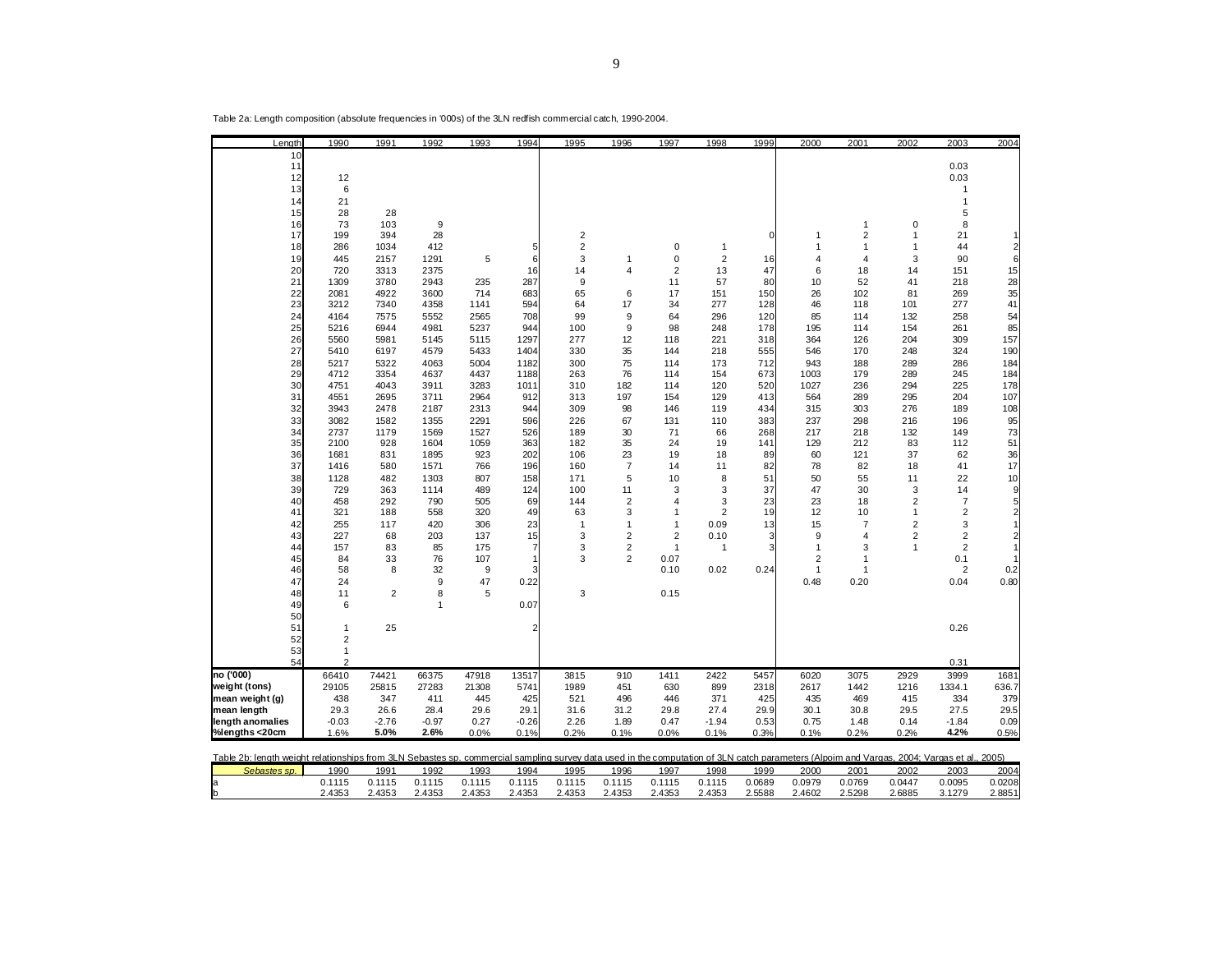| Length                     | 1991       | 1992        | 1993         | 1994       | 1995       | 1996           | 1997        | 1998         | 1999         | 2000           | 2001          | 2002         | 2003         | 2004          |
|----------------------------|------------|-------------|--------------|------------|------------|----------------|-------------|--------------|--------------|----------------|---------------|--------------|--------------|---------------|
| 5                          |            |             |              |            |            |                |             |              |              |                |               | 62           |              | 31            |
| 6<br>$\overline{7}$        |            |             |              |            |            | 466            |             | 20           | 16           | 185            | 109           | 170          | 293          | 804           |
| 8                          |            |             |              |            |            | 228<br>149     | 685         | 39<br>8      | 656<br>3280  | 795<br>378     | 1512<br>1302  | 472<br>1072  | 2059<br>1684 | 2399<br>1236  |
| 9                          | 849        |             |              |            |            | 298            | 360         | 39           | 5878         | 89             | 484           | 1525         | 1525         | 2208          |
| 10                         | 1149       |             |              | 500        |            | 296            | 251         | 113          | 1343         | 166            | 240           | 2517         | 1202         | 4106          |
| 11                         | 798        | 381         | 122          | 316        |            | 478            | 730         | 533          | 309          | 402            | 116           | 1085         | 418          | 2910          |
| 12                         | 558        | 2988        | 1304         | 501        |            | 806            | 722         | 455          | 430          | 191            | 451           | 1645         | 1449         | 1653          |
| 13                         | 2523       | 7925        | 2397         | 462        | 108        | 919            | 540         | 172          | 517          | 412            | 346           | 853          | 1102         | 1330          |
| 14                         | 321        | 5192        | 5646         | 494        | 272        | 408            | 1871        | 561          | 369          | 353            | 1073          | 533          | 1279         | 639           |
| 15                         | 698        | 2862        | 11061        | 1228       | 278        | 712            | 1859        | 895          | 179          | 1207           | 1741          | 766          | 2631         | 1235          |
| 16                         | 2249       | 382         | 13648        | 1611       | 967        | 846            | 1129        | 1505         | 774          | 2063           | 1666          | 1371         | 3567         | 1335          |
| 17                         | 3864       | 419         | 8798         | 2831       | 2852       | 1592           | 1201        | 2045         | 703          | 2651           | 3337          | 2595         | 6196         | 2764          |
| 18                         | 6225       | 1111        | 2720         | 2801       | 4295       | 4354           | 1860        | 2124         | 3440         | 2954           | 5241          | 6444         | 8659         | 3668          |
| 19                         | 7747       | 2480        | 2475         | 1266       | 5026       | 9475           | 3280        | 2848         | 2989         | 6491           | 8252          | 8160         | 15503        | 8994          |
| 20                         | 4521       | 2574        | 3841         | 763        | 2708       | 10903          | 4711        | 9468         | 5395         | 11472          | 9589          | 11325        | 21130        | 11904         |
| 21                         | 3481       | 3559        | 5756         | 853        | 1818       | 12106          | 6367        | 24836        | 16819        | 22819          | 14394         | 13957        | 23795        | 16955         |
| 22                         | 5146       | 1690        | 5304         | 717        | 1337       | 13832          | 7008        | 34249        | 31066        | 42444          | 15553         | 14930        | 19308        | 16583         |
| 23                         | 7250       | 1732        | 5713         | 1132       | 1259       | 16619          | 8191        | 31104        | 38231        | 52730          | 15592         | 15596        | 15146        | 20421         |
| 24                         | 6185       | 2721        | 4761         | 1439       | 1361       | 12491          | 10669       | 28361        | 45397        | 54039          | 14842         | 16048        | 10830        | 17002         |
| 25                         | 3365       | 2865        | 3400         | 1700       | 1005       | 8315           | 9469        | 21270        | 21478        | 34955          | 10153         | 12608        | 8066         | 14655         |
| 26                         | 1963       | 3250        | 3703         | 1522       | 1601       | 5648           | 7757        | 19508        | 30238        | 27243          | 10044         | 11223        | 6898         | 24394         |
| 27                         | 1426       | 2411        | 4481         | 1014       | 1694       | 5102           | 4047        | 16076        | 21651        | 21635          | 11334         | 8886         | 5109         | 38931         |
| 28                         | 952        | 1834        | 3286         | 775        | 1437       | 4897           | 2760        | 12714        | 15676        | 14299          | 10225         | 7495         | 3557         | 43212         |
| 29                         | 1037       | 1506        | 2877         | 699        | 1154       | 4260           | 1871        | 9626         | 14330        | 15399          | 10373         | 6418         | 2782         | 24423         |
| 30                         | 607        | 1048        | 2607         | 461        | 722        | 3320           | 1801        | 6118         | 6697         | 13924          | 9530          | 3736         | 2705         | 18143         |
| 31<br>32                   | 534<br>417 | 1014<br>810 | 2970<br>3088 | 304<br>234 | 474<br>548 | 2229<br>1563   | 1354<br>995 | 6512<br>6155 | 5727<br>4310 | 13111<br>13224 | 10453<br>8903 | 3588<br>2238 | 2199<br>2360 | 13712<br>9705 |
| 33                         | 369        | 825         | 2621         | 132        | 265        | 757            | 637         | 5685         | 3259         | 6491           | 5180          | 1378         | 1979         | 3487          |
| 34                         | 399        | 540         | 2161         | 146        | 144        | 337            | 438         | 3286         | 2039         | 5984           | 3032          | 980          | 1015         | 5390          |
| 35                         | 251        | 544         | 1503         | 102        | 105        | 167            | 160         | 970          | 877          | 3590           | 975           | 455          | 642          | 2248          |
| 36                         | 190        | 366         | 880          | 132        | 113        | 105            | 77          | 659          | 537          | 1019           | 300           | 212          | 228          | 476           |
| 37                         | 222        | 216         | 696          | 121        | 151        | 117            | 42          | 402          | 269          | 663            | 382           | 93           | 82           | 877           |
| 38                         | 159        | 219         | 669          | 78         | 101        | 32             | 88          | 82           | 102          | 504            | 101           | 43           | 35           | 75            |
| 39                         | 130        | 300         | 726          | 28         | 70         | 59             | 4           | 82           | 67           | 186            | 140           | 59           | 32           | 43            |
| 40                         | 118        | 220         | 483          | 46         | 62         | 28             |             | 216          | 79           | 199            | 23            |              | 94           | 23            |
| 41                         | 45         | 77          | 371          |            | 15         | 15             |             | 15           | 51           | 16             |               | 15           |              | 4             |
| 42                         | 88         | 85          | 216          | 8          | 46         | $\overline{4}$ |             | 20           | 66           | 31             | 63            | 15           |              | 15            |
| 43                         | 69         | 85          | 83           | 47         | 27         | 35             | 15          | 201          |              | 31             | 28            |              | 15           | 15            |
| 44                         | 45         | 77          | 189          | 27         | 31         |                | 31          | 12           | 27           | 31             | 28            |              |              |               |
| 45                         | 57         | 62          |              |            |            | 15             | 15          | 15           |              | 31             | 15            |              |              | 8             |
| 46                         |            | 46          | 51           |            |            | 15             | 46          |              | 31           | 15             |               |              |              |               |
| 47                         |            | 4           | 20           |            | 15         |                | 15          |              |              |                |               |              |              |               |
| 48                         | 11         | 31          | 31           |            |            |                |             |              |              |                |               |              |              |               |
| 49                         |            | 31          |              |            |            |                |             |              |              |                |               |              |              |               |
| 50<br>abundance (millions) | 66.0       | 54.5        | 110.7        | 24.5       | 32.1       | 124.0          | 83.1        | 249.0        | 285.3        | 374.4          | 187.1         | 160.6        | 175.6        | 318.0         |
| biom SOP ('000 tons)       | 11.7       | 11.2        | 24.9         | 4.6        | 6.4        | 25.7           | 18.1        | 63.7         | 67.9         | 98.6           | 50.3          | 35.3         | 30.1         | 92.2          |
| biom SURV ('000 tons)      | 10.6       | 10.1        | 22.6         | 4.2        | 5.9        | 22.8           | 14.9        | 59.4         | 61.5         | 87.8           | 41.6          | 31.0         | 27.7         | 79.6          |
| SOP/SURV (%)               | 10%        | 11%         | 10%          | 11%        | 10%        | 13%            | 21%         | 7%           | 10%          | 12%            | 21%           | 14%          | 9%           | 16%           |
| mean weight (g)            | 153.0      | 158.4       | 173.4        | 155.7      | 171.5      | 190.1          | 194.4       | 236.9        | 218.2        | 245.7          | 237.8         | 194.2        | 148.6        | 257.1         |
| mean length (cm)           | 21.6       | 21.6        | 22.6         | 21.6       | 22.7       | 23.4           | 23.5        | 25.1         | 24.7         | 25.5           | 25.2          | 23.5         | 22.0         | 25.7          |
| length anomalies           | $-1.9$     | $-1.9$      | $-0.9$       | $-1.9$     | $-0.8$     | $-0.1$         | 0.0         | 1.7          | 1.2          | 2.0            | 1.7           | 0.0          | $-1.4$       | 2.2           |

Table 3a: 3LN spring survey abundance at length, 1990-2003 (thousands).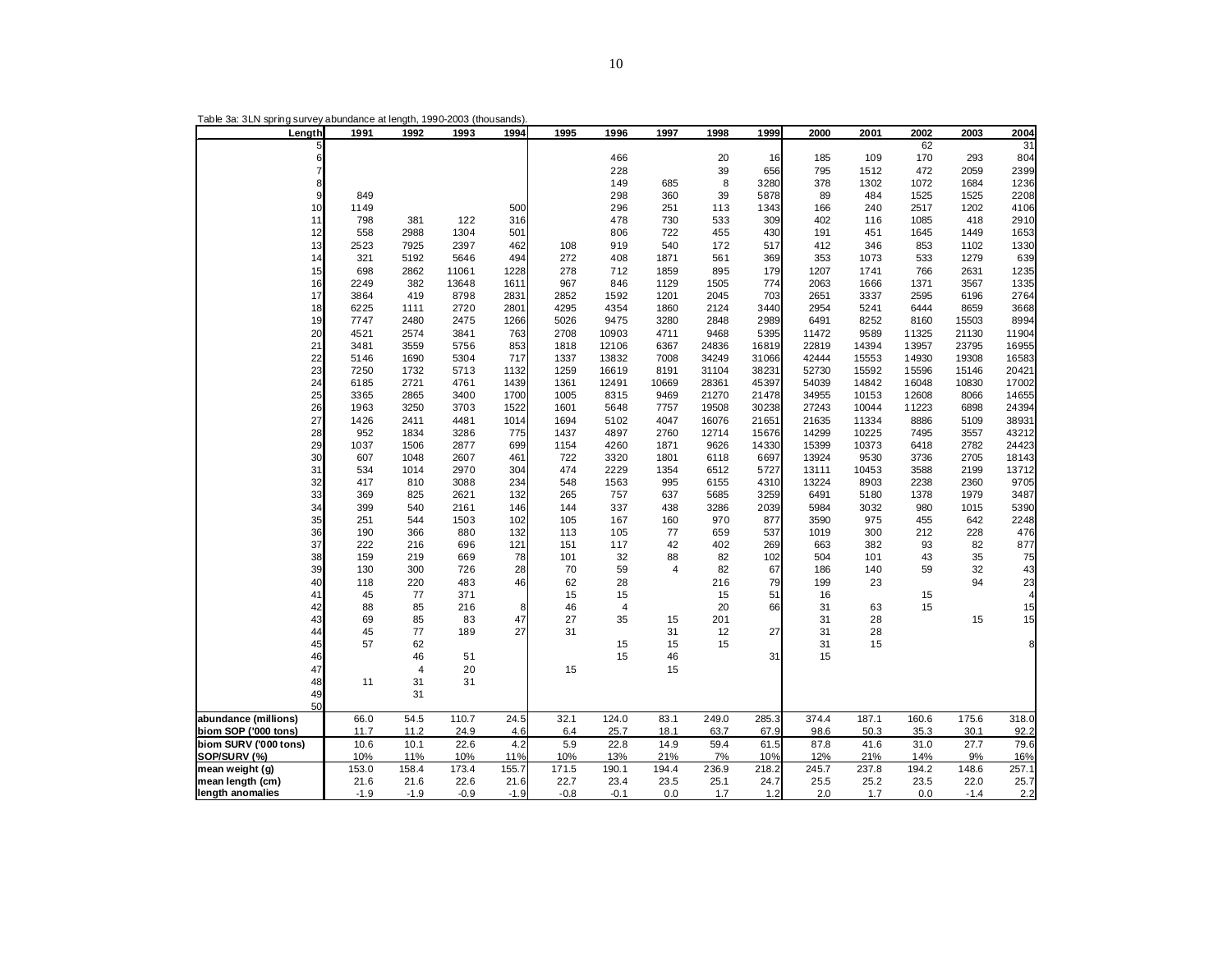| Length                  | 1991   | 1992   | 1993  | 1994   | 1995  | 1996  | 1997  | 1998   | 1999  | 2000  | 2001           | 2002  | 2003   | 2004  |
|-------------------------|--------|--------|-------|--------|-------|-------|-------|--------|-------|-------|----------------|-------|--------|-------|
| 5                       |        |        |       | 15     | 243   | 66    | 75    | 17     |       | 118   | 440            | 233   | 1090   | 34    |
| 6                       |        |        |       |        | 259   | 419   | 626   |        | 251   | 482   | 937            | 932   | 2428   | 85    |
| $\overline{7}$          | 203    |        |       |        | 139   | 103   | 16    | 39     | 50    | 675   | 755            | 868   | 2185   | 61    |
| 8                       | 1299   |        |       |        | 111   | 76    | 227   | 47     | 37    | 603   | 2114           | 1624  | 2715   | 620   |
| 9                       | 1237   |        |       |        | 241   | 168   | 918   | 251    | 438   | 622   | 3147           | 1292  | 2096   | 1281  |
| 10                      | 7273   |        | 92    | 31     | 293   | 291   | 1613  | 214    | 171   | 389   | 4324           | 1131  | 2863   | 1720  |
| 11                      | 22263  | 371    | 64    | 31     | 214   | 406   | 1070  | 203    | 402   | 232   | 2846           | 2846  | 1838   | 1047  |
| 12                      | 62498  | 62     | 371   |        | 242   | 118   | 373   | 275    | 786   | 202   | 1283           | 2257  | 1124   | 1132  |
| 13                      | 109476 | 3189   | 456   | 335    | 305   | 293   | 768   | 595    | 868   | 321   | 1056           | 2086  | 1497   | 1437  |
| 14                      | 33919  | 27936  | 1768  | 551    | 515   | 1434  | 1017  | 894    | 2472  | 589   | 445            | 2560  | 1457   | 1015  |
|                         |        |        |       |        |       |       |       |        |       |       |                |       |        |       |
| 15                      | 14047  | 104299 | 1332  | 2362   | 969   | 739   | 926   | 1736   | 1548  | 3653  | 407            | 1896  | 1950   | 538   |
| 16                      | 7819   | 113967 | 3258  | 3697   | 1617  | 969   | 1037  | 1377   | 717   | 4668  | 11014          | 2146  | 8394   | 880   |
| 17                      | 7870   | 106449 | 5285  | 12985  | 9655  | 863   | 1386  | 7058   | 1143  | 5483  | 31422          | 4703  | 15466  | 1985  |
| 18                      | 16212  | 95897  | 8711  | 28686  | 37959 | 2335  | 1767  | 12588  | 3183  | 7038  | 57684          | 9077  | 26300  | 5471  |
| 19                      | 32254  | 71578  | 6427  | 29297  | 72230 | 5280  | 8721  | 10094  | 6551  | 11929 | 74240          | 13656 | 39434  | 8226  |
| 20                      | 27223  | 113848 | 3908  | 15293  | 78338 | 6758  | 23419 | 40553  | 9087  | 31700 | 80546          | 12557 | 46149  | 9796  |
| 21                      | 15830  | 148631 | 5308  | 7702   | 43446 | 6878  | 49398 | 75450  | 15328 | 50192 | 65583          | 16499 | 43651  | 13141 |
| 22                      | 7924   | 153399 | 6377  | 5120   | 27694 | 6418  | 52015 | 103747 | 23115 | 66827 | 130049         | 20161 | 40404  | 13640 |
| 23                      | 6144   | 89709  | 6578  | 6494   | 20177 | 6963  | 46245 | 103927 | 28995 | 60122 | 118401         | 23556 | 40085  | 16741 |
| 24                      | 8384   | 28664  | 5161  | 5456   | 10338 | 5086  | 37485 | 71785  | 26962 | 53001 | 85166          | 25378 | 32339  | 15467 |
| 25                      | 8951   | 14231  | 3944  | 6807   | 12971 | 4598  | 35505 | 42836  | 29823 | 50556 | 64492          | 21327 | 21740  | 13073 |
| 26                      | 6607   | 13420  | 4115  | 8670   | 8576  | 4519  | 33288 | 23682  | 27500 | 40214 | 39712          | 19867 | 18303  | 10438 |
| 27                      | 4025   | 14708  | 4357  | 7830   | 17498 | 2987  | 26053 | 23132  | 25590 | 21893 | 33741          | 16414 | 17872  | 9402  |
| 28                      | 3779   | 8777   | 4235  | 8402   | 17645 | 2829  | 13431 | 21289  | 24786 | 17449 | 20399          | 10516 | 14177  | 12141 |
| 29                      | 2528   | 4861   | 3500  | 7625   | 16465 | 2807  | 5507  | 15372  | 16315 | 16404 | 14954          | 7233  | 7874   | 13958 |
| 30                      | 2112   | 3344   | 2760  | 6195   | 12821 | 2379  | 4260  | 9646   | 11341 | 12158 | 11078          | 5064  | 4974   | 12274 |
| 31                      | 1961   | 3232   | 1945  | 4553   | 16433 | 3516  | 2886  | 6359   | 7621  | 10211 | 9148           | 5083  | 3803   | 9071  |
| 32                      | 1315   | 2391   | 1897  | 2710   | 10724 | 2300  | 2434  | 5377   | 6313  | 7170  | 5257           | 4618  | 3559   | 6791  |
| 33                      | 1213   | 3301   | 1668  | 1603   | 7330  | 1280  | 1310  | 4524   | 5641  | 5032  | 4337           | 3830  | 3377   | 4639  |
| 34                      | 1117   | 1433   | 1283  | 916    | 3477  | 583   | 636   | 4940   | 4544  | 3391  | 2777           | 2678  | 2199   | 2961  |
| 35                      | 1288   | 717    | 1042  | 610    | 1985  | 230   | 346   | 2537   | 3255  | 1306  | 1662           | 1440  | 1183   | 1761  |
| 36                      | 1185   | 596    | 799   | 297    | 1180  | 135   | 382   | 1097   | 1538  |       | 675            | 581   | 508    | 1260  |
| 37                      |        |        |       |        |       |       |       |        |       | 1111  |                |       |        |       |
|                         | 1005   | 386    | 459   | 211    | 338   | 74    | 320   | 606    | 339   | 516   | 631            | 334   | 200    | 765   |
| 38                      | 1167   | 401    | 427   | 257    | 401   | 16    | 120   | 199    | 184   | 330   | 282            | 82    | 113    | 392   |
| 39                      | 787    | 228    | 308   | 274    | 576   | 24    | 142   | 112    | 272   | 228   | 215            | 62    | 116    | 666   |
| 40                      | 663    | 93     | 237   | 119    | 75    | 24    | 97    | 35     | 67    | 151   | 180            | 129   |        | 308   |
| 41                      | 221    | 124    | 154   |        | 20    | 24    | 163   | 40     | 82    | 67    | 85             |       |        | 76    |
| 42                      | 135    | 77     | 132   | 15     | 20    |       |       |        |       | 67    |                | 16    |        | 232   |
| 43                      | 102    | 31     | 37    | 32     | 32    |       |       | 35     | 50    |       | $\overline{4}$ | 19    |        | 99    |
| 44                      | 129    | 46     | 99    |        |       | 49    | 67    | 17     | 50    | 4     |                | 16    |        |       |
| 45                      | 46     | 15     | 69    | 15     | 36    | 33    | 34    | 17     | 50    | 76    |                | 16    |        |       |
| 46                      | 24     | 46     |       |        | 12    | 16    | 17    |        |       | 18    | 17             |       |        |       |
| 47                      | 15     | 15     | 15    | 8      |       | 12    |       |        | 17    |       |                |       |        |       |
| 48                      |        |        |       |        |       |       |       |        | 17    |       |                |       |        |       |
| 49                      |        | 15     |       |        |       |       |       |        |       |       |                |       |        |       |
| 50                      | 15     |        |       |        |       |       |       |        |       |       |                |       |        |       |
| abundance (millions)    | 422.3  | 1130.5 | 88.6  | 175.2  | 433.6 | 74.1  | 356.1 | 592.7  | 287.5 | 487.2 | 881.5          | 244.8 | 413.5  | 194.6 |
| biomass SOP ('000 tons) | 43.0   | 160.7  | 21.3  | 35.7   | 90.7  | 17.0  | 77.8  | 129.2  | 76.9  | 112.4 | 169.5          | 56.3  | 72.6   | 55.5  |
| biom SURV ('000 tons)   | 37.9   | 136.4  | 19.2  | 31.8   | 90.7  | 16.0  | 70.7  | 112.2  | 72.0  | 100.5 | 132.6          | 50.1  | 71.9   | 49.9  |
| SOP/SURV (%)            | 13%    | 18%    | 11%   | 13%    | 0%    | 6%    | 10%   | 15%    | 7%    | 12%   | 28%            | 12%   | 1%     | 11%   |
| mean weight (g)         | 71.0   | 122.7  | 191.0 | 168.1  | 171.9 | 191.1 | 192.8 | 192.1  | 234.3 | 203.2 | 165.3          | 188.8 | 144.3  | 234.5 |
| mean length (cm)        | 16.4   | 19.7   | 23.4  | 22.2   | 22.7  | 23.5  | 23.5  | 23.5   | 25.3  | 23.9  | 22.3           | 23.3  | 21.8   | 24.9  |
| length anomalies        | $-6.2$ | $-2.9$ | 0.8   | $-0.4$ | 0.1   | 0.9   | 0.9   | 0.9    | 2.7   | 1.3   | $-0.3$         | 0.7   | $-0.8$ | 2.3   |
|                         |        |        |       |        |       |       |       |        |       |       |                |       |        |       |

Table 3b: 3LN autumn survey abundance at length, 1990-2003 (thousands).

Table 3c: length weight relationships from Sebastes sp. Flemish Cap survey data used in the computation of 3LN survey biomass (SOP) and other stock related parameters (Casas, *pers. comm* . 2005).

| Sebastes sp. | 1991   | 1992   | 1993   | 1994   | 1995   | 1996   | 1997   | 1998   | 1999   | 2000   | 2001   | 2002   | 2003        | 2004   |
|--------------|--------|--------|--------|--------|--------|--------|--------|--------|--------|--------|--------|--------|-------------|--------|
|              | J.0269 | 0.0302 | J.0167 | 0.0212 | 0.0132 | 0.0209 | 0.0149 | 0.0140 | 0.0182 | 0.0223 | 0.0145 | 0.0138 | $0.011^{-}$ | 0.0119 |
|              | 2.8140 | 2.7879 | 2.9652 | 2.8958 | 3.0340 | 2.8903 | 3.0009 | 3.0192 | 2.9280 | 2.8738 | 3.0083 | 3.026  | 3.0553      | 3.0742 |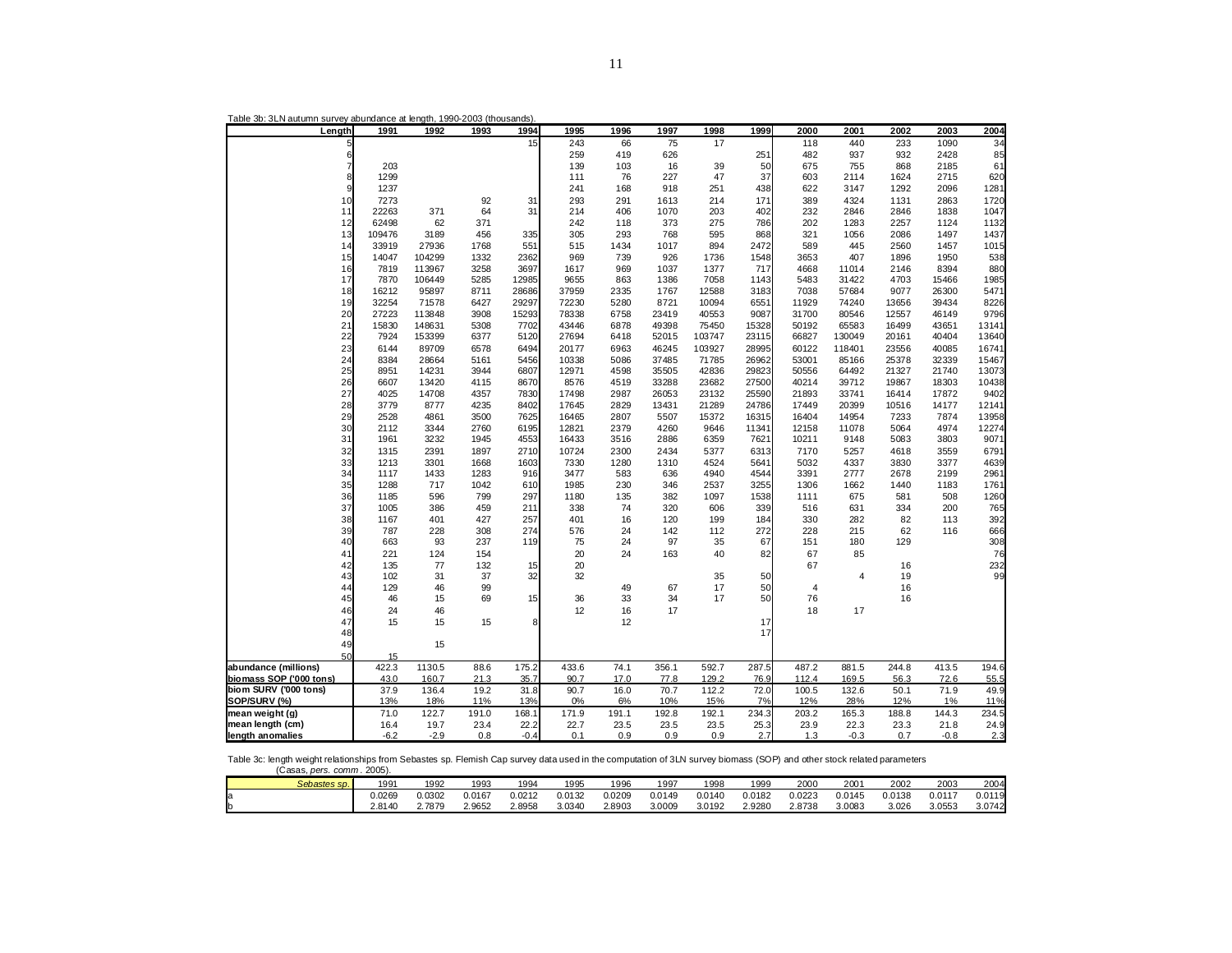|                 |              | 3L Spring 3LAutumn | 3L           |              | 3N Spring 3N Autumn | 3N           |
|-----------------|--------------|--------------------|--------------|--------------|---------------------|--------------|
| Length          | 1991-97      | 1991-97            | Mov. Ave.    |              | 1991-95 1991-94,97  | Mov. Ave.    |
| 5               |              | 0.04               | 0.35         |              |                     | 0.34         |
| $6\overline{6}$ |              |                    | 0.35         |              |                     | 0.34         |
| $\overline{7}$  |              |                    | 0.35         |              |                     | 0.34         |
| 8               |              |                    | 0.35         |              |                     | 0.34         |
| 9               |              |                    | 0.35         |              |                     | 0.34         |
| 10              |              | 0.01               | 0.35         |              |                     | 0.34         |
| 11              | 0.03         |                    | 0.35         |              |                     | 0.34         |
| 12              |              |                    | 0.35         |              |                     | 0.34         |
| 13              |              | 0.06               | 0.35<br>0.35 |              |                     | 0.34<br>0.34 |
| 14<br>15        | 0.03         | 0.02<br>0.01       | 0.35         |              | 0.00<br>0.00        | 0.34         |
| 16              | 0.41         | 0.38               | 0.35         | 0.41         | 0.38                | 0.34         |
| 17              | 0.30         | 0.30               | 0.37         | 0.36         | 0.29                | 0.37         |
| 18              | 0.38         | 0.42               | 0.36         | 0.37         | 0.45                | 0.38         |
| 19              | 0.41         | 0.37               | 0.40         | 0.36         | 0.42                | 0.43         |
| 20              | 0.41         | 0.44               | 0.43         | 0.41         | 0.44                | 0.42         |
| 21              | 0.51         | 0.44               | 0.45         | 0.44         | 0.40                | 0.46         |
| 22              | 0.45         | 0.43               | 0.47         | 0.46         | 0.53                | 0.54         |
| 23              | 0.45         | 0.51               | 0.47         | 0.41         | 0.68                | 0.61         |
| 24              | 0.47         | 0.50               | 0.48         | 0.34         | 0.63                | 0.62         |
| 25              | 0.50         | 0.47               | 0.47         | 0.40         | 0.59                | 0.58         |
| 26              | 0.43         | 0.47               | 0.45         | 0.35         | 0.57                | 0.57         |
| 27              | 0.45         | 0.39               | 0.41         | 0.33         | 0.61                | 0.56         |
| 28              | 0.45         | 0.33               | 0.40         | 0.47         | 0.57                | 0.58         |
| 29              | 0.46         | 0.43               | 0.44         | 0.44         | 0.63                | 0.60         |
| 30              | 0.47         | 0.55               | 0.55         | 0.49         | 0.66                | 0.63         |
| 31              | 0.53         | 0.72               | 0.63         | 0.42         | 0.74                | 0.64         |
| 32              | 0.46         | 0.72               | 0.68         | 0.46         | 0.69                | 0.67         |
| 33              | 0.50         | 0.76               | 0.68         | 0.55         | 0.80                | 0.65         |
| 34              | 0.58         | 0.71               | 0.65         | 0.46         | 0.71                | 0.64         |
| 35              | 0.58         | 0.57               | 0.63         | 0.59         | 0.61                | 0.58         |
| 36              | 0.54         | 0.66               | 0.57         | 0.60         | 0.50                | 0.52         |
| 37              | 0.48         | 0.53               | 0.55         | 0.35         | 0.48                | 0.48         |
| 38              | 0.38         | 0.55               | 0.54         | 0.31         | 0.59                | 0.47         |
| 39              | 0.57         | 0.63               | 0.58         | 0.49         | 0.51                | 0.43         |
| 40              | 0.58         | 0.65               | 0.60<br>0.56 | 0.26         | 0.38                | 0.41<br>0.38 |
| 41<br>42        | 0.54         | 0.60               | 0.54         | 0.30         | 0.53                | 0.49         |
| 43              | 0.50         | 0.47<br>0.60       | 0.52         | 0.34         | 0.53                | 0.55         |
| 44              | 0.50<br>0.59 | 0.50               | 0.57         | 0.67<br>0.36 | 0.62<br>1.00        | 0.52         |
| 45              | 0.67         | 0.62               | 0.64         | 0.50         | 0.17                | 0.52         |
| 46              | 0.78         | 0.67               | 0.66         | 1.00         |                     | 0.61         |
| 47              |              | 1.00               | 0.67         | 0.83         | 1.00                | 0.75         |
| 48              | 1.00         |                    | 0.67         |              |                     | 0.75         |
| 49              | 1.00         | 1.00               | 0.67         |              |                     | 0.75         |
| 50              |              | 1.00               | 0.67         |              |                     | 0.75         |
| 51              |              |                    | 0.67         |              |                     | 0.75         |
| 52              |              |                    | 0.67         |              |                     | 0.75         |
| 53              |              |                    | 0.67         |              |                     | 0.75         |

Table 4: beaked redfish female proportion at length in Div. 3Land Div. 3N fom Canadian spring and autumn surveys.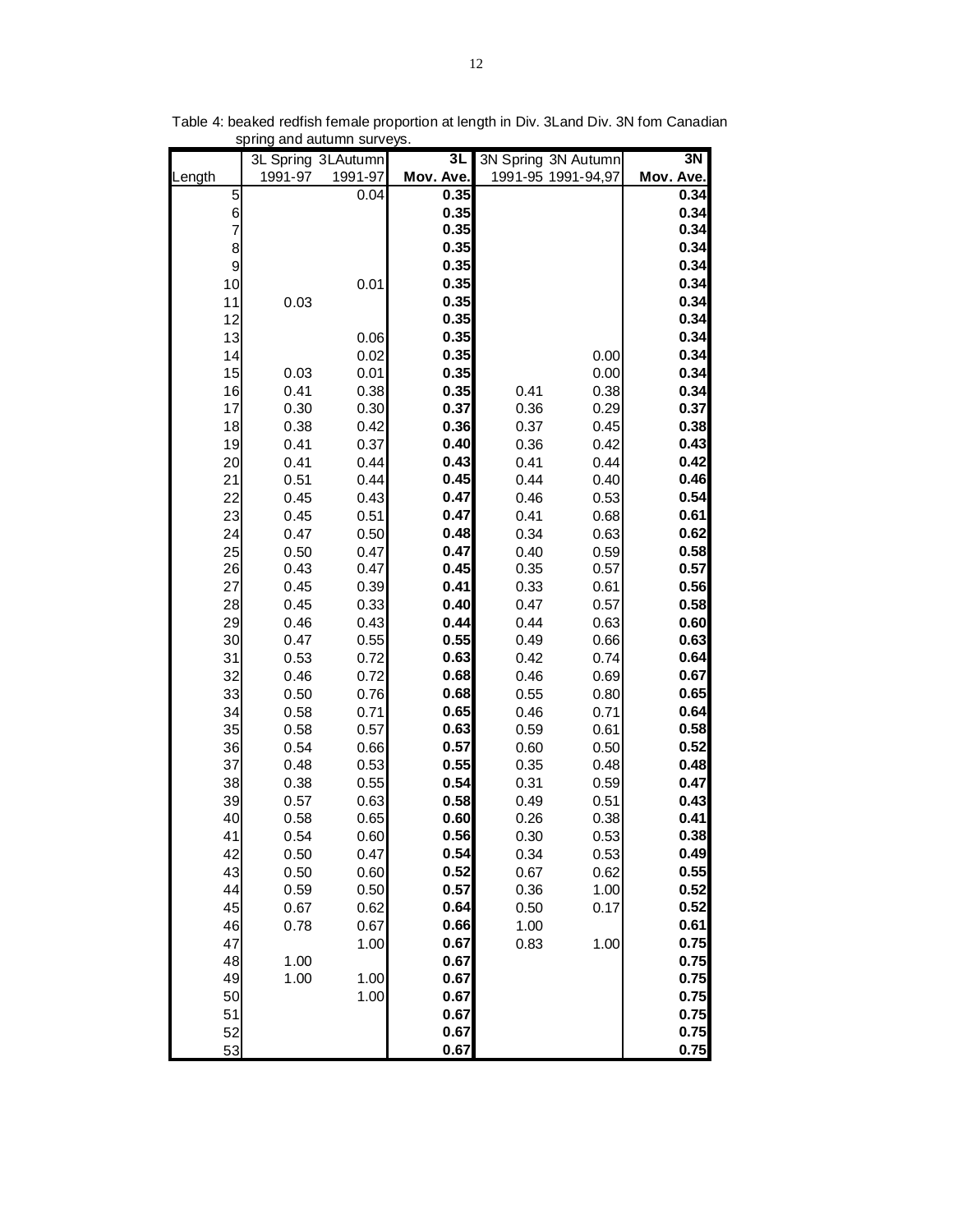|          |              | Div.3L-A&G Div. 3L-LSM |              | Div.3N-A&G Div. 3N-LSM |
|----------|--------------|------------------------|--------------|------------------------|
| Length   | 1991-1995    | 1996-2003              | 1991-1995    | 1996-2003              |
| 5        | 0.00         | 0.01                   | 0.00         | 0.01                   |
| 6        | 0.00         | 0.01                   | 0.00         | 0.02                   |
| 7        | 0.00         | 0.02                   | 0.00         | 0.02                   |
| 8        | 0.00         | 0.02                   | 0.00         | 0.02                   |
| 9        | 0.00         | 0.02                   | 0.00         | 0.03                   |
| 10       | 0.00         | 0.03                   | 0.00         | 0.03                   |
| 11       | 0.00         | 0.03                   | 0.00         | 0.04                   |
| 12       | 0.00         | 0.03                   | 0.00         | 0.04                   |
| 13       | 0.01         | 0.04                   | 0.01         | 0.05                   |
| 14       | 0.01         | 0.05                   | 0.01         | 0.06                   |
| 15       | 0.01         | 0.05                   | 0.01         | 0.07                   |
| 16       | 0.01         | 0.06                   | 0.02         | 0.08                   |
| 17       | 0.02         | 0.07                   | 0.02         | 0.10                   |
| 18       | 0.03         | 0.08                   | 0.03         | 0.11                   |
| 19       | 0.04         | 0.09                   | 0.04         | 0.13                   |
| 20       | 0.05         | 0.10                   | 0.05         | 0.15<br>0.17           |
| 21<br>22 | 0.06<br>0.08 | 0.12<br>0.14           | 0.07         | 0.20                   |
| 23       | 0.11         |                        | 0.09         |                        |
| 24       | 0.14         | 0.16<br>0.18           | 0.11<br>0.15 | 0.23<br>0.26           |
| 25       | 0.18         | 0.20                   | 0.19         | 0.29                   |
| 26       | 0.23         | 0.22                   | 0.24         | 0.33                   |
| 27       | 0.29         | 0.25                   | 0.31         | 0.37                   |
| 28       | 0.35         | 0.28                   | 0.37         | 0.41                   |
| 29       | 0.42         | 0.31                   | 0.45         | 0.45                   |
| 30       | 0.50         | 0.35                   | 0.52         | 0.49                   |
| 31       | 0.57         | 0.38                   | 0.60         | 0.54                   |
| 32       | 0.64         | 0.42                   | 0.67         | 0.58                   |
| 33       | 0.71         | 0.45                   | 0.73         | 0.62                   |
| 34       | 0.77         | 0.49                   | 0.79         | 0.66                   |
| 35       | 0.82         | 0.53                   | 0.84         | 0.69                   |
| 36       | 0.86         | 0.57                   | 0.87         | 0.73                   |
| 37       | 0.89         | 0.60                   | 0.90         | 0.76                   |
| 38       | 0.92         | 0.64                   | 0.93         | 0.79                   |
| 39       | 0.94         | 0.67                   | 0.95         | 0.82                   |
| 40       | 0.95         | 0.71                   | 0.96         | 0.84                   |
| 41       | 0.96         | 0.74                   | 0.97         | 0.86                   |
| 42       | 0.97         | 0.76                   | 0.98         | 0.88                   |
| 43       | 0.98         | 0.79                   | 0.98         | 0.90                   |
| 44       | 0.99         | 0.81                   | 0.99         | 0.91                   |
| 45       | 0.99         | 0.84                   | 0.99         | 0.93                   |
| 46       | 0.99         | 0.86                   | 0.99         | 0.94                   |
| 47       | 0.99         | 0.87                   | 0.99         | 0.95                   |
| 48       | 1.00         | 0.89                   | 1.00         | 0.95                   |
| 49       | 1.00         | 0.90                   | 1.00         | 0.96                   |
| 50       | 1.00         | 0.92                   | 1.00         | 0.97                   |
| 51       | 1.00         | 0.93                   | 1.00         | 0.97                   |
| 52       | 1.00         | 0.94                   | 1.00         | 0.98                   |
| 53       | 1.00         | 0.94                   | 1.00         | 0.98                   |

Table 5: beaked refish female length maturity ogives for Div. 3L and Div. 3N (from Power, 2001)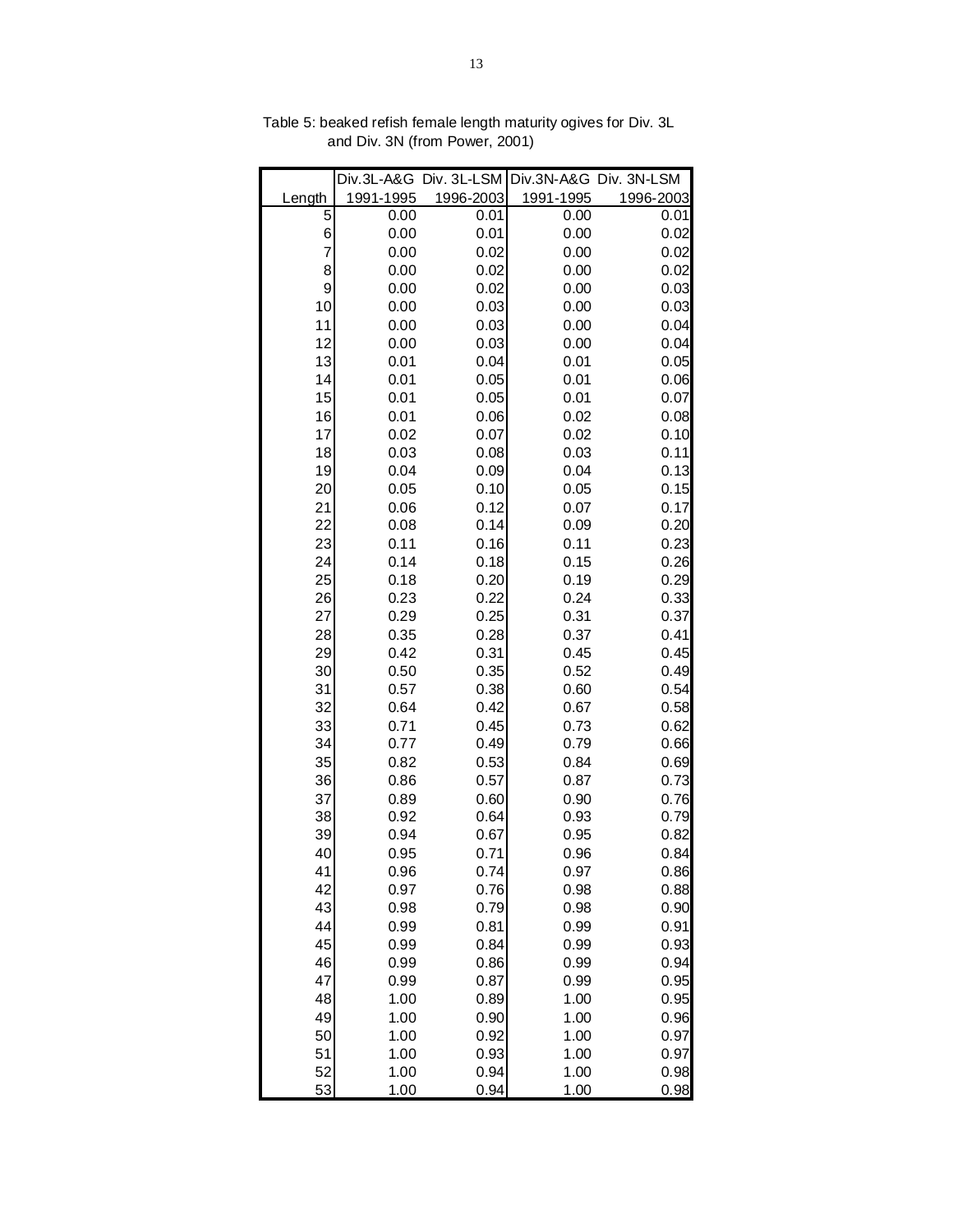Table 6a: Campellen converted (1991-1995) and Campellen (1996-2004) spring survey biomass, female SSB and abundance indices.

|                   |                              |      | <b>Campellen converted</b> |       |      |                  |       |      |       | Campellen |       |       |       |       |        |
|-------------------|------------------------------|------|----------------------------|-------|------|------------------|-------|------|-------|-----------|-------|-------|-------|-------|--------|
|                   |                              | 1991 | 1992                       | 1993  | 1994 | 1995             | 1996  | 1997 | 1998  | 1999      | 2000  | 2001  | 2002  | 2003  | 2004   |
|                   | biomass ('000 ton)           | 6.3  | 7.4                        | 6.5   | 2.3  | 3.3              | 16.8  | 9.3  | 27.6  | 21.3      | 36.2  | 26.2  | 9.1   | 10.5  | 14.4   |
|                   | female SSB ('000 ton)        | 1.0  | 2.0                        | 1.5   | 0.4  | 0.7              | 1.9   | 1.2  | 4.4   | 3.3       | 7.2   | 4.5   | 1.2   | 1.1   | 2.1    |
|                   | % female SSB                 | 16%  | 27%                        | 23%   | 19%  | 20%              | 11%   | 13%  | 16%   | 15%       | 20%   | 17%   | 13%   | 10%   | 14%    |
| Div. 3L<br>Spring | abundance (millions)         | 34.5 | 23.6                       | 23.2  | 10.0 | 15.1             | 83.3  | 44.5 | 90.4  | 73.4      | 120.6 | 101.2 | 50.3  | 72.2  | 71.8   |
|                   | female spawners (millions)   | 2.6  | 4.1                        | 3.4   | 1.1  | 1.6              | 7.5   | 4.3  | 11.6  | 9.4       | 18.3  | 13.6  | 4.2   | 4.9   | 6.5    |
|                   | mean weight per tow (Kg/tow) | 5.6  | 4.8                        | 4.2   | 1.5  | 2.1              | 10.9  | 6.0  | 17.9  | 13.8      | 23.4  | 16.9  | 5.9   | 6.8   | 9.3    |
|                   | SE Kg/tow                    | 3.1  | 3.6                        | 12.0  | 0.4  | 0.2              | 4.6   | 1.7  | 39.8  | 28.4      | 22.2  | 8.1   | 2.4   | 3.2   | 29.5   |
|                   | biomass ('000 ton)           | 4.4  | 2.7                        | 16.1  | 1.9  | 2.6              | 6.0   | 5.7  | 31.8  | 40.2      | 51.7  | 15.4  | 21.8  | 17.2  | 65.3   |
|                   | female SSB ('000 ton)        | 0.5  | 0.3                        | 4.3   | 0.3  | 0.4              | 1.0   | 0.9  | 5.9   | 7.4       | 9.5   | 3.2   | 4.1   | 3.0   | 16.1   |
|                   | % fem ale SSB                | 12%  | 11%                        | 26%   | 14%  | 14%              | 16%   | 17%  | 19%   | 19%       | 18%   | 20%   | 19%   | 17%   | 25%    |
| Spring<br>Div. 3N | abundance (millions)         | 31.5 | 30.8                       | 87.5  | 14.5 | 17.0             | 40.7  | 38.6 | 158.6 | 211.9     | 253.8 | 85.9  | 110.3 | 103.4 | 246.2  |
|                   | female spawners (millions)   | 1.7  | 0.9                        | 9.2   | 0.7  | 1.1              | 4.1   | 4.5  | 23.6  | 32.1      | 40.2  | 12.2  | 16.2  | 12.0  | 50.6   |
|                   | mean weight per tow (Kg/tow) | 11.1 | 7.0                        | 40.8  | 4.1  | 6.5              | 15.2  | 15.1 | 80.5  | 101.7     | 130.8 | 39.0  | 55.3  | 43.5  | 165.2  |
|                   | SE Kg/tow                    | 7.7  | 1.7                        | 153.1 | 0.6  | 2.3 <sub>1</sub> | 6.2   | 6.6  | 59.9  | 436.1     | 201.8 | 8.5   | 168.4 | 106.5 | 831.0  |
|                   | biomass ('000 ton)           | 10.6 | 10.1                       | 22.6  | 4.2  | 5.9              | 22.8  | 14.9 | 59.4  | 61.5      | 87.8  | 41.6  | 31.0  | 27.7  | 79.6   |
|                   | female SSB ('000 ton)        | 1.5  | 2.3                        | 5.8   | 0.7  | 1.0              | 2.9   | 2.1  | 10.4  | 10.8      | 16.7  | 7.7   | 5.3   | 4.1   | 18.2   |
|                   | % fem ale SSB                | 14%  | 23%                        | 26%   | 17%  | 17%              | 13%   | 14%  | 17%   | 17%       | 19%   | 18%   | 17%   | 15%   | 23%    |
| Div. 3LN Spring   | abundance (millions)         | 66.0 | 54.5                       | 110.7 | 24.5 | 32.1             | 124.0 | 83.1 | 249.0 | 285.3     | 374.4 | 187.1 | 160.6 | 175.6 | 318.0  |
|                   | female spawners (millions)   | 4.3  | 5.0                        | 12.6  | 1.9  | 2.7              | 11.6  | 8.8  | 35.2  | 41.4      | 58.6  | 25.7  | 20.4  | 16.9  | 57.1   |
|                   | mean weight per tow (Kg/tow) | 6.7  | 5.2                        | 11.6  | 2.0  | 3.0              | 11.8  | 7.9  | 30.7  | 31.7      | 45.3  | 21.4  | 16.0  | 14.3  | 41.1   |
|                   | SE Kg/tow                    | 8.3  | 4.0                        | 153.6 | 0.7  | 2.3              | 7.7   | 6.8  | 72.0  | 437.0     | 203.1 | 11.7  | 168.4 | 106.6 | 831.5  |
|                   | upper 95% CI                 | 16.2 | 7.8                        | 301.0 | 1.4  | 4.5              | 15.1  | 13.3 | 141.1 | 856.6     | 398.0 | 23.0  | 330.1 | 208.9 | 1629.8 |

| Table 6b: Campellen converted (1991-1994) and Campellen (1995-2004) autumn survey biomass, female SSB and abundance indices |  |  |
|-----------------------------------------------------------------------------------------------------------------------------|--|--|
|                                                                                                                             |  |  |

|                   |                              |       | Campellen converted |       |       |       |       |       |       | Campellen |       |        |       |       |       |
|-------------------|------------------------------|-------|---------------------|-------|-------|-------|-------|-------|-------|-----------|-------|--------|-------|-------|-------|
|                   |                              | 1991  | 1992                | 1993  | 1994  | 1995  | 1996  | 1997  | 1998  | 1999      | 2000  | 2001   | 2002  | 2003  | 2004  |
|                   | biomass ('000 ton)           | 13.7  | 13.4                | 6.0   | 7.2   | 50.1  | 4.7   | 19.5  | 18.5  | 38.9      | 24.9  | 28.6   | 11.9  | 15.0  | 9.3   |
|                   | female SSB ('000 ton)        | 4.0   | 3.2                 | 1.8   | 1.2   | 13.6  | 0.7   | 2.3   | 3.3   | 5.6       | 4.0   | 4.5    | 1.9   | 2.3   | 1.3   |
|                   | % female SSB                 | 29%   | 24%                 | 29%   | 17%   | 27%   | 16%   | 12%   | 18%   | 14%       | 16%   | 16%    | 16%   | 15%   | 14%   |
| Div. 3L<br>Autumn | abundance (millions)         | 43.3  | 45.3                | 20.6  | 27.7  | 129.4 | 21.3  | 88.7  | 69.8  | 142.5     | 90.0  | 106.0  | 61.0  | 79.3  | 45.6  |
|                   | female spawners (millions)   | 7.7   | 7.5                 | 3.8   | 3.5   | 27.1  | 2.0   | 8.3   | 9.4   | 16.5      | 11.1  | 11.8   | 5.6   | 6.7   | 4.0   |
|                   | mean weight per tow (Kg/tow) | 8.8   | 8.7                 | 3.9   | 4.6   | 31.8  | 3.2   | 11.7  | 11.1  | 23.2      | 14.9  | 17.0   | 7.1   | 9.0   | 11.0  |
|                   | SE Kg/tow                    | 3.3   | 2.1                 | 2.1   | 2.1   | 181.8 | 1.0   | 23.2  | 7.6   | 72.5      | 7.5   | 46.1   | 2.7   | 5.2   | 4.1   |
|                   | biomass ('000 ton)           | 24.2  | 123.0               | 13.2  | 24.6  | 40.7  | 11.3  | 51.1  | 93.7  | 33.1      | 75.5  | 104.0  | 38.2  | 56.9  | 40.6  |
|                   | female SSB ('000 ton)        | 1.3   | 6.5                 | 2.5   | 4.3   | 3.3   | 2.4   | 8.3   | 15.1  | 7.5       | 13.4  | 14.9   | 7.6   | 8.7   | 10.4  |
|                   | % fem ale SSB                | 6%    | 5%                  | 19%   | 17%   | 8%    | 22%   | 16%   | 16%   | 23%       | 18%   | 14%    | 20%   | 15%   | 26%   |
| Div. 3N<br>Autumn | abundance (millions)         | 378.9 | 1085.2              | 68.0  | 147.5 | 304.2 | 52.8  | 267.4 | 522.9 | 145.0     | 397.2 | 775.5  | 183.8 | 334.2 | 149.0 |
|                   | female spawners (millions)   | 5.8   | 34.3                | 6.8   | 12.5  | 13.4  | 8.2   | 36.2  | 70.6  | 25.4      | 57.2  | 89.9   | 28.3  | 38.5  | 29.8  |
|                   | mean weight per tow (Kg/tow) | 81.0  | 468.8               | 35.4  | 62.2  | 102.9 | 28.5  | 129.4 | 208.6 | 88.9      | 168.1 | 231.5  | 96.8  | 150.5 | 106.7 |
|                   | SE Kg/tow                    | 15.0  | 1827.6              | 55.9  | 48.9  | 412.0 | 66.1  | 300.2 | 462.4 | 42.4      | 358.5 | 669.4  | 179.9 | 100.3 | 65.4  |
|                   | biomass ('000 ton)           | 37.9  | 136.4               | 19.2  | 31.8  | 90.7  | 16.0  | 70.7  | 112.2 | 72.0      | 100.5 | 132.6  | 50.1  | 71.9  | 49.9  |
|                   | female SSB ('000 ton)        | 5.3   | 9.6                 | 4.3   | 5.5   | 16.9  | 3.2   | 10.5  | 18.3  | 13.1      | 17.4  | 19.4   | 9.5   | 11.0  | 11.7  |
|                   | % fem ale SSB                | 14%   | 7%                  | 22%   | 17%   | 19%   | 20%   | 15%   | 16%   | 18%       | 17%   | 15%    | 19%   | 15%   | 24%   |
| Div. 3LN Autumn   | abundance (millions)         | 422.3 | 1130.5              | 88.6  | 175.2 | 433.6 | 74.1  | 356.1 | 592.7 | 287.5     | 487.2 | 881.5  | 244.8 | 413.5 | 194.6 |
|                   | female spawners (millions)   | 13.6  | 41.7                | 10.6  | 15.9  | 40.5  | 10.3  | 44.6  | 80.0  | 41.9      | 68.3  | 101.7  | 33.8  | 45.2  | 33.8  |
|                   | mean weight per tow (Kg/tow) | 23.6  | 102.4               | 10.3  | 16.4  | 46.3  | 8.4   | 35.6  | 51.3  | 36.6      | 46.1  | 60.7   | 25.4  | 37.8  | 30.5  |
|                   | SE Kg/tow                    | 15.4  | 1827.6              | 55.9  | 48.9  | 450.4 | 66.1  | 301.1 | 462.5 | 84.0      | 358.5 | 671.0  | 179.9 | 100.4 | 65.5  |
|                   | upper 95% CI                 | 30.2  | 3582.1              | 109.6 | 95.9  | 882.7 | 129.6 | 590.1 | 906.5 | 164.7     | 702.7 | 1315.2 | 352.7 | 196.9 | 128.4 |

## Table 6c: average survey indices for the 1991-1994, 1995-1999 and 2000-2004 time interval

|                 |                            | 1991-1994       | 1995-199 2000-2004 |                    |  |  |
|-----------------|----------------------------|-----------------|--------------------|--------------------|--|--|
|                 | biomass ('000 ton)         | 11.9            | 32.9               | 53.5               |  |  |
| Div. 3LN Spring | CV                         | 19%             | 29%                | 22%                |  |  |
|                 | female SSB ('000 ton)      | 2.6             | 5.4                | 10.4               |  |  |
|                 | % female SSB               | 22%             | 16%                | 19%                |  |  |
|                 | abundance (millions)       | 64              | 155                | 243                |  |  |
|                 | CV                         | 56%             | 70%                | 40%                |  |  |
|                 | female spawners (millions) | 6               | 20                 | 36                 |  |  |
|                 | 3L proportion              | 47%             | 48%                | 44%                |  |  |
|                 | <b>3N</b> proportion       | 53%             | 52%                | 56%                |  |  |
|                 |                            | 1991, 1993-1994 |                    | 1995-199 2000-2004 |  |  |
|                 | biomass ('000 ton)         | 29.6            | 72.3               | 81.0               |  |  |
| Div. 3LN Autumn | CV                         | 32%             | 49%                | 44%                |  |  |
|                 | female SSB ('000 ton)      | 5.0             | 12.4               | 13.8               |  |  |
|                 | % female SSB               | 17%             | 17%                | 17%                |  |  |
|                 | abundance (millions)       | 229             | 349                | 444                |  |  |
|                 | СV                         | 76%             | 55%                | 61%                |  |  |
|                 | female spawners (millions) | 13              | 43                 | 57                 |  |  |
|                 | 3L proportion              | 30%             | 36%                | 23%                |  |  |
|                 | <b>3N</b> proportion       | 70%             | 64%                | 77%                |  |  |

| Table<br>1 mortality index using Canadian spring survey biomass (moving average biomass, 1991-2004)<br><sup>7</sup> Fishing n <sub>iv</sub> |                              |      |        |      |      |        |      |      |      |      |      |      |      |      |      |
|---------------------------------------------------------------------------------------------------------------------------------------------|------------------------------|------|--------|------|------|--------|------|------|------|------|------|------|------|------|------|
|                                                                                                                                             |                              | 100  | 1992   | 1993 | 1994 | 1995   | 1996 | 1997 | 1998 | 1999 | 2000 | 2001 | 2002 | 2003 | 2004 |
| Div. 3LN                                                                                                                                    | biomass ('000 ton)<br>Spring | 10.4 | 14.4   | 12.3 | 10.9 | 10.9   | 14.5 | 32.4 | 45.3 | 69.6 | 63.6 | 53.5 | 33.4 | 46.  | 53.7 |
|                                                                                                                                             | STACFIS catch ('000 ton)     | 25.8 | د. ا ∠ | 21.3 |      | ⌒<br>້ | 0.45 | 0.63 | 0.90 | 2.32 | 2.62 | 44   | 1.22 | 14   | 0.64 |
|                                                                                                                                             | Catch/Biomass ratio          | 2.49 | . 89   | 1.74 | 0.53 | 0.18   | 0.03 | 0.02 | 0.02 | 0.03 | 0.04 | 0.03 | 0.04 | 0.02 | 0.01 |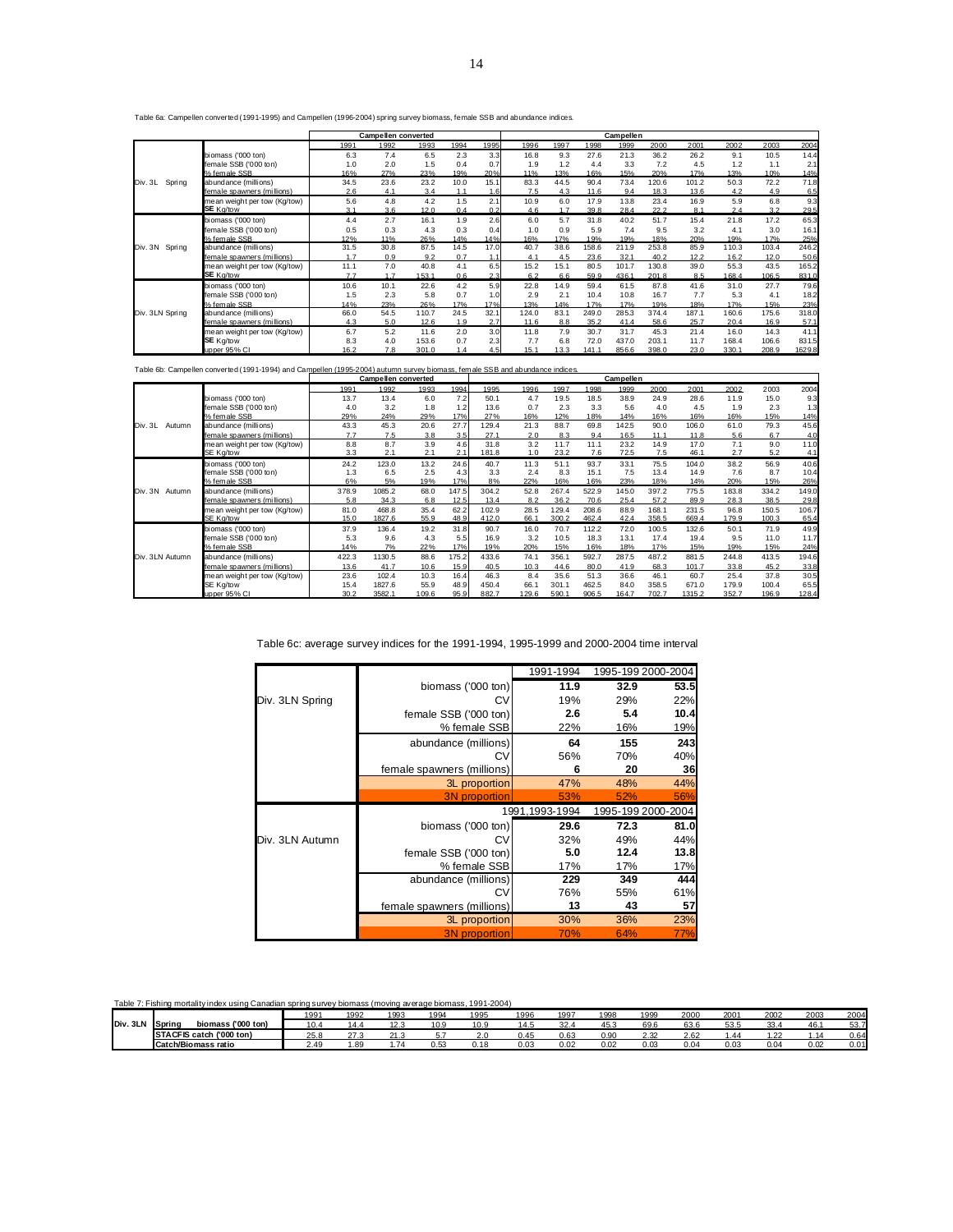

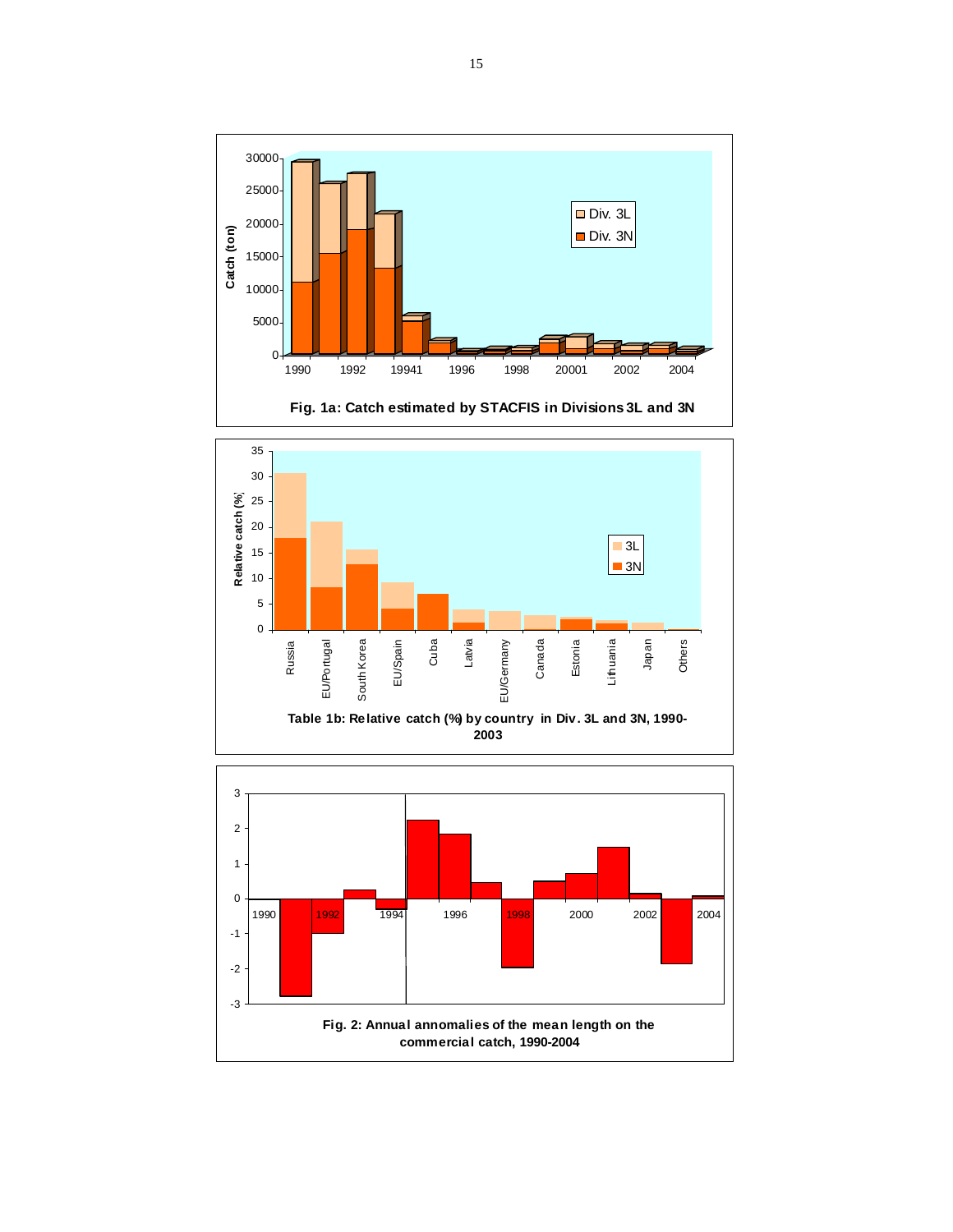



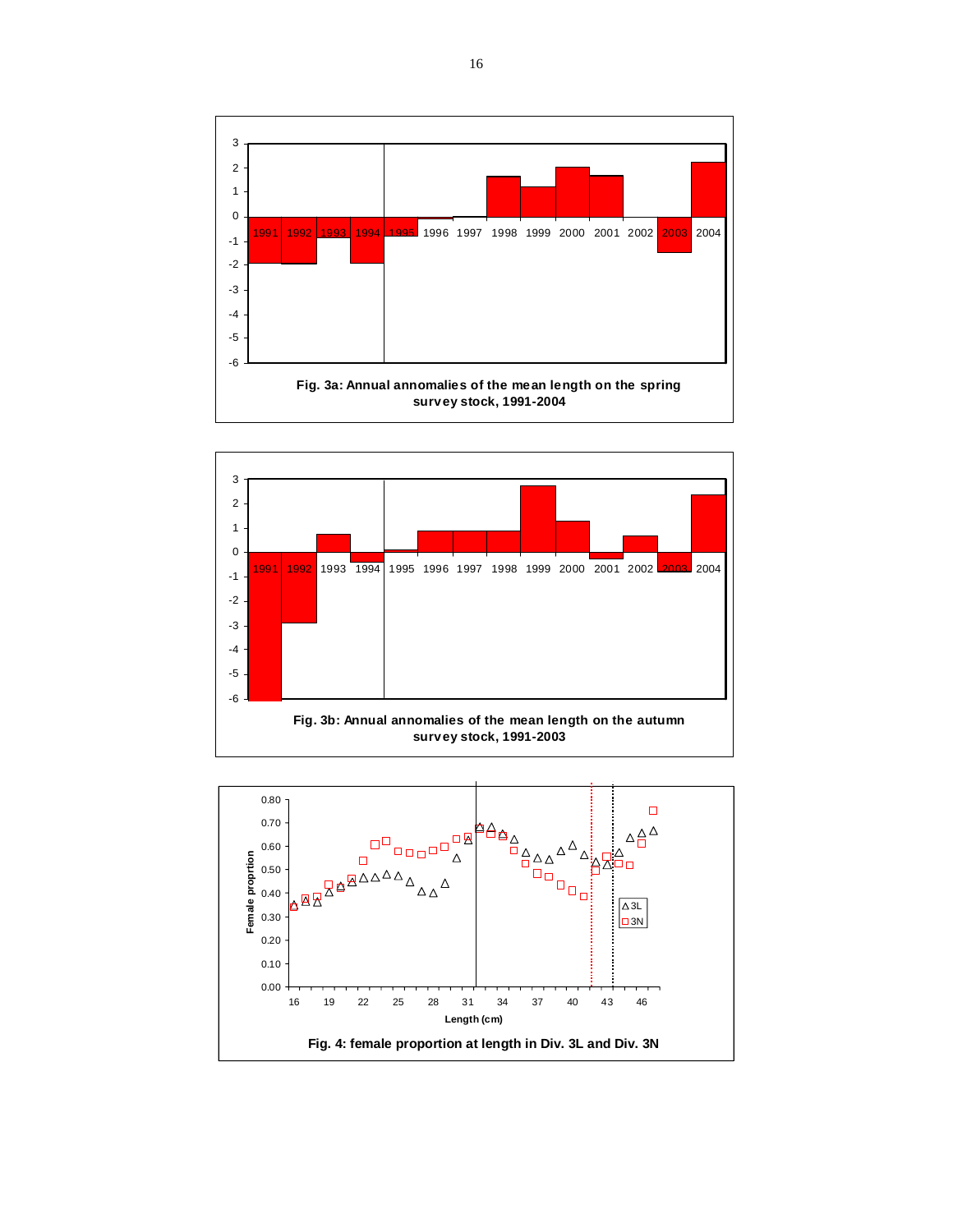

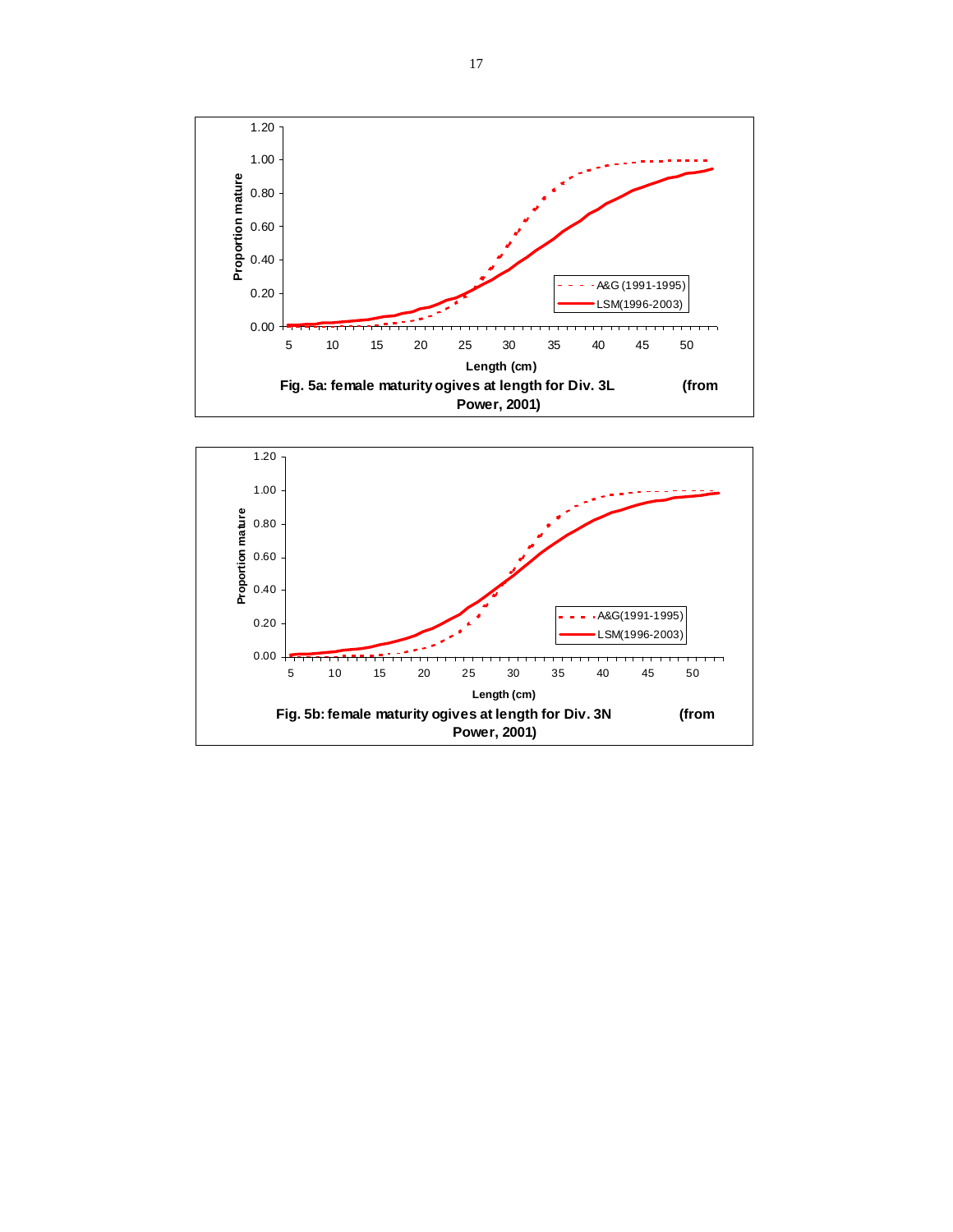